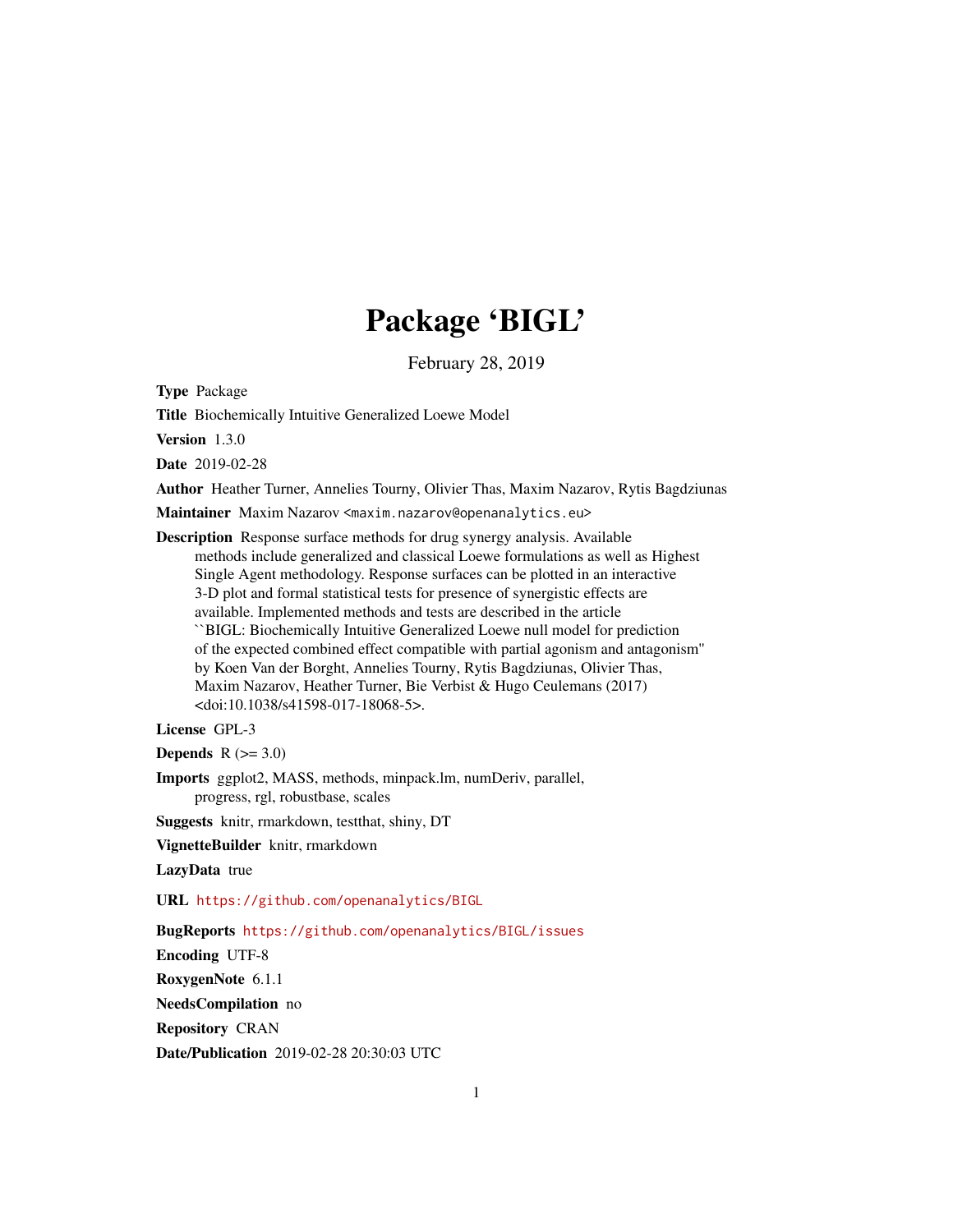# R topics documented:

| 3              |
|----------------|
| 3              |
| $\overline{4}$ |
| 5              |
| $\overline{5}$ |
| 6              |
| 6              |
| $\overline{7}$ |
| 8              |
| 8              |
| 9              |
| 10             |
| 13             |
| 13             |
| 14             |
| 14             |
| 15             |
| 16             |
| 16             |
| 17             |
| 18             |
| 18             |
| 19             |
| 20             |
| 20             |
| 21             |
| 22             |
| 24             |
| 25             |
| 26             |
| 27             |
| 27             |
|                |
| 29             |
| 29             |
|                |
| 32             |
| 33             |
| 34             |
| 34             |
| 35             |
| 35             |
| 36             |
| 36             |
| 37             |
| 38             |
|                |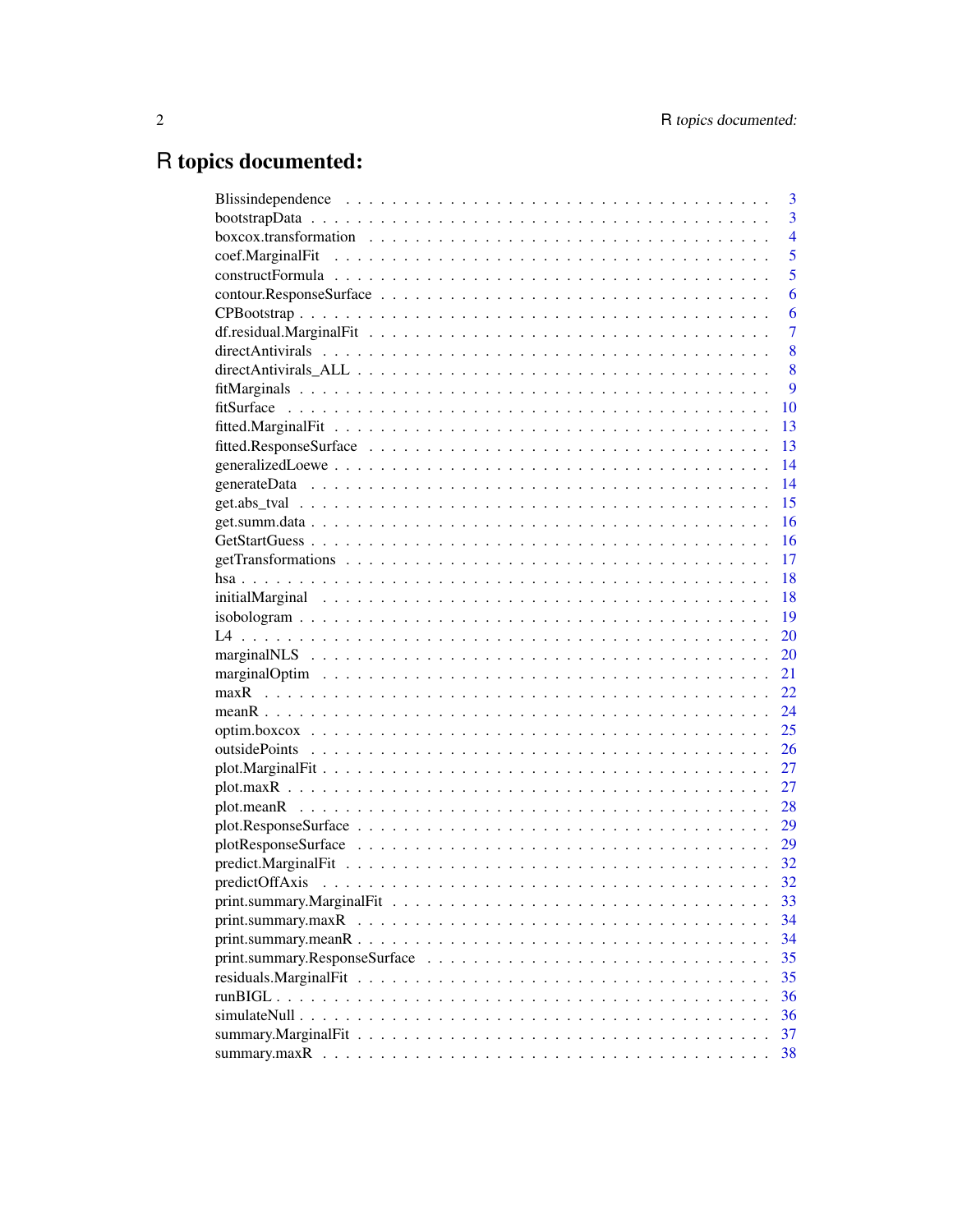### <span id="page-2-0"></span>Blissindependence 3

| Index |  |
|-------|--|
|       |  |
|       |  |
|       |  |

Blissindependence *Bliss Independence Model*

### Description

This function returns fractional response levels for when these are based on Bliss Independence Model.

### Usage

Blissindependence(doseInput, parmInput, ...)

### Arguments

| doseInput               | Dose-response dataframe containing "d1" and "d2" columns                                                                           |
|-------------------------|------------------------------------------------------------------------------------------------------------------------------------|
| parmInput               | Numeric vector or list with appropriately named parameter inputs. Typically, it<br>will be coefficients from a MarginalFit object. |
| $\cdot$ $\cdot$ $\cdot$ | Further arguments that are currently unused                                                                                        |

| bootstrapData | Data generating function used for constructing null distribution of |
|---------------|---------------------------------------------------------------------|
|               | meanR and maxR statistics                                           |

### Description

This function uses [simulateNull](#page-35-1) and simulates all necessary steps to calculate null distribution which will furtherly be used in either [meanR](#page-23-1) or [maxR](#page-21-1) functions.

```
bootstrapData(data, fitResult, transforms = fitResult$transforms,
 null_model = c("loewe", "hsa", "bliss"), ...)
```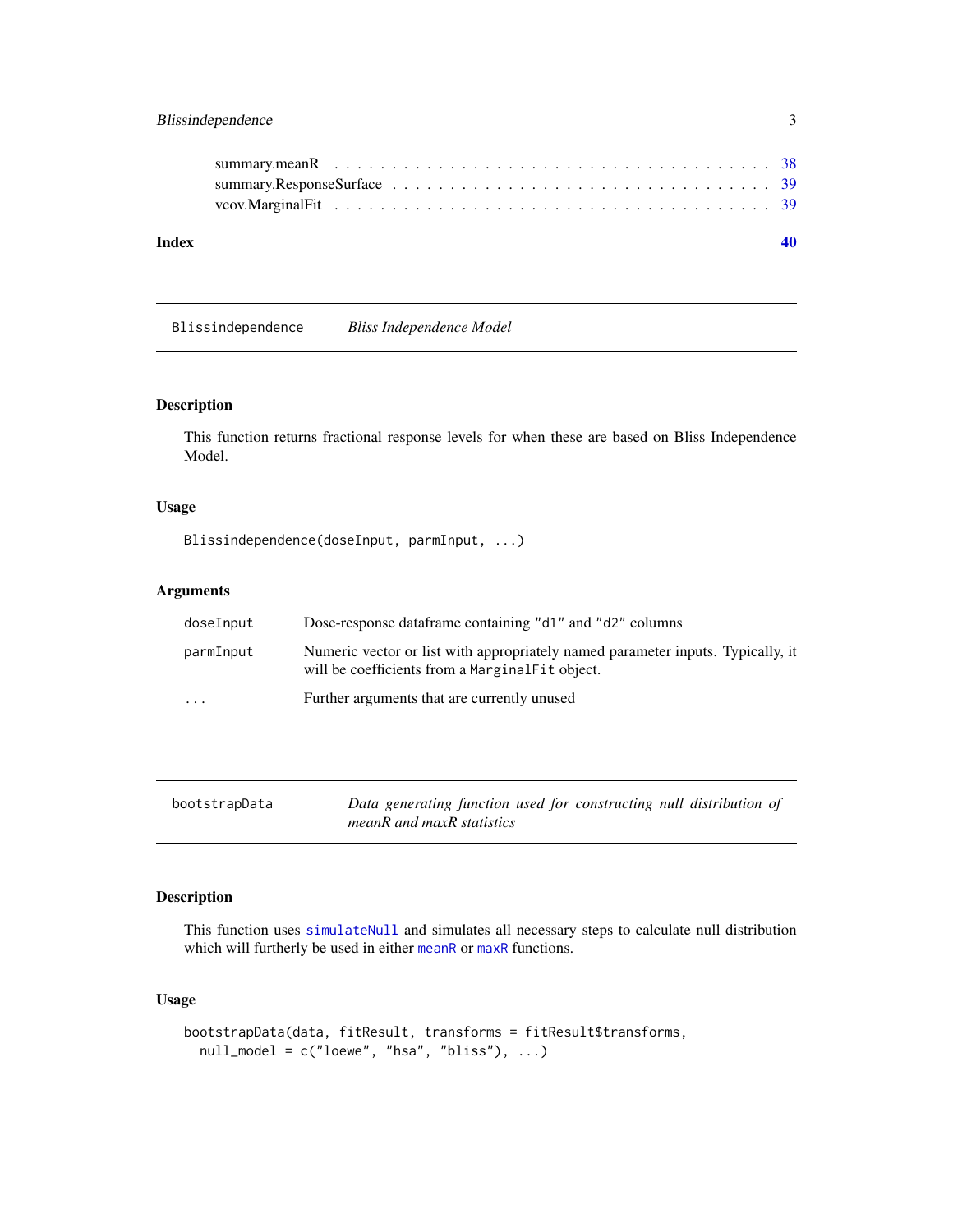### <span id="page-3-0"></span>Arguments

| data       | Dose-response dataframe.                                                                                                                                                                                                                                                                                                                                                                                                                                                                                                                                                                                                                                                                                |
|------------|---------------------------------------------------------------------------------------------------------------------------------------------------------------------------------------------------------------------------------------------------------------------------------------------------------------------------------------------------------------------------------------------------------------------------------------------------------------------------------------------------------------------------------------------------------------------------------------------------------------------------------------------------------------------------------------------------------|
| fitResult  | Monotherapy (on-axis) model fit, e.g. produced by fitMarginals. It has to be a<br>"MarginalFit" object or a list containing df, sigma, coef, shared_asymptote<br>and method elements for, respectively, marginal model degrees of freedom,<br>residual standard deviation, named vector of coefficient estimates, logical value<br>of whether shared asymptote is imposed and method for estimating marginal<br>models during bootstrapping (see fitMarginals). If biological and power trans-<br>formations were used in marginal model estimation, fitResult should contain<br>transforms elements with these transformations. Alternatively, these can also<br>be specified via transforms argument. |
| transforms | Transformation functions. If non-null, transforms is a list containing 5 el-<br>ements, namely biological and power transformations along with their inverse<br>functions and composite Args which is a list with argument values shared across<br>the 4 functions. See vignette for more information.                                                                                                                                                                                                                                                                                                                                                                                                  |
| null_model | Specified null model for the expected response surface. Currently, allowed op-<br>tions are "loewe" for generalized Loewe model, and "hsa" for Highest Single<br>Agent model.                                                                                                                                                                                                                                                                                                                                                                                                                                                                                                                           |
|            | Further arguments that will be passed to generateData function                                                                                                                                                                                                                                                                                                                                                                                                                                                                                                                                                                                                                                          |

boxcox.transformation *Apply two-parameter Box-Cox transformation*

### Description

Apply two-parameter Box-Cox transformation

### Usage

boxcox.transformation(y, lambda, alpha = 0)

## Arguments

|        | Numeric vector                                                                |
|--------|-------------------------------------------------------------------------------|
| lambda | Power parameter in power transform                                            |
| alpha  | Shift paramater in 2-parameter power transform. Defaults to 0 which implies a |
|        | 1-parameter Box-Cox transform.                                                |

### Value

Power-transformed data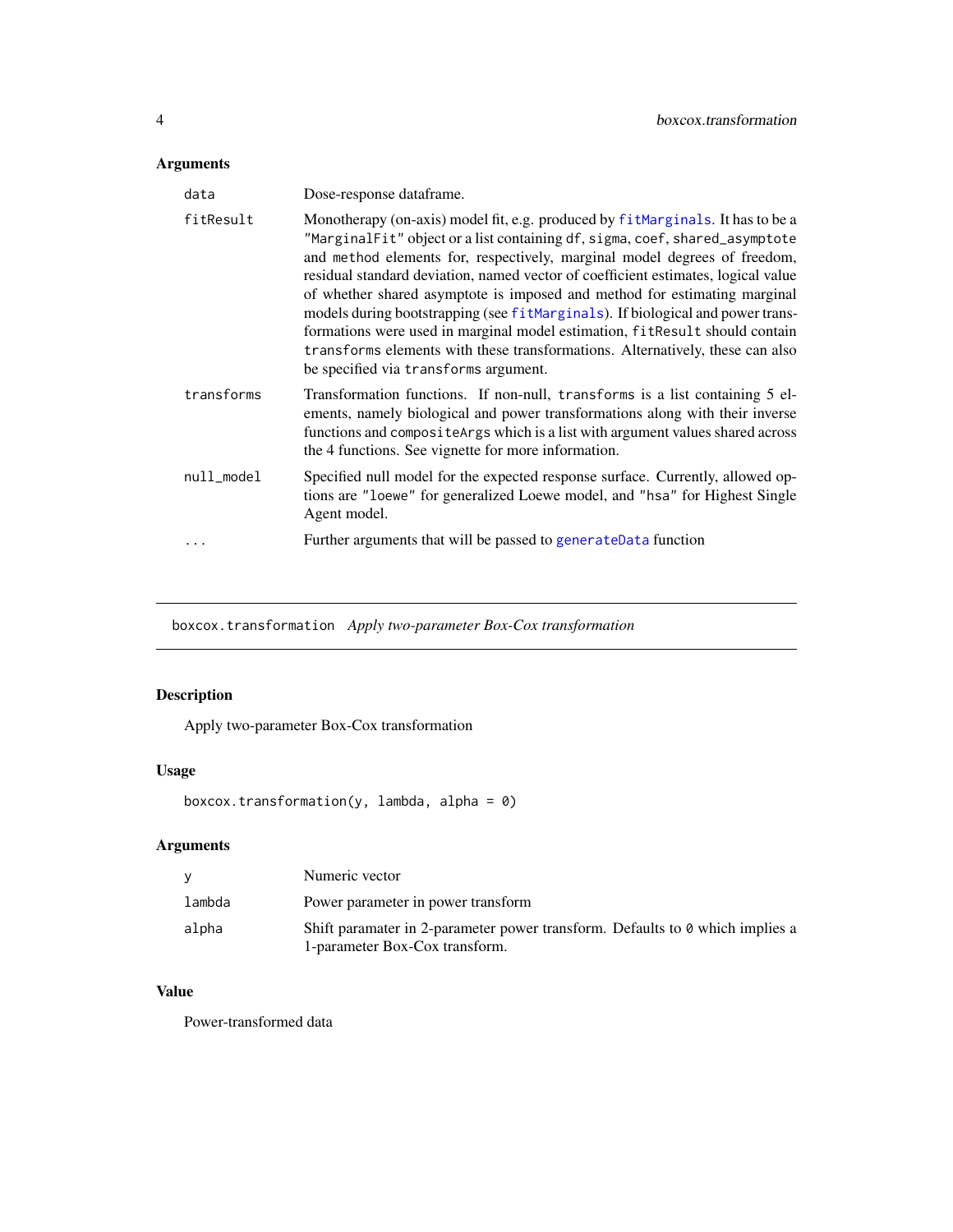<span id="page-4-0"></span>coef.MarginalFit *Coefficients from marginal model estimation*

### Description

Coefficients from marginal model estimation

#### Usage

```
## S3 method for class 'MarginalFit'
coef(object, ...)
```
#### Arguments

| object   | Output of fitMarginals function |
|----------|---------------------------------|
| $\cdots$ | Further arguments               |

<span id="page-4-1"></span>constructFormula *Construct a model formula from parameter constraint matrix*

#### Description

For parameter names defined in naming vector, formula is constructed so that consMatrix %\*% naming = consVector is satisfied. Constraint coefficients are normalized and convert into fractions.

### Usage

```
constructFormula(consMatrix = NULL, consVector = NULL,
  naming = c("h1", "h2", "b", "m1", "m2", "e1", "e2"),
 extraVars = c("d1", "d2"), formulaArgs = c("effect", "fn"))
```
### Arguments

| consMatrix  | Constraint matrix                                                                                                                         |
|-------------|-------------------------------------------------------------------------------------------------------------------------------------------|
| consVector  | Constraint vector                                                                                                                         |
| naming      | Parameter names                                                                                                                           |
| extraVars   | Non-parameter variables used in the formula and function evaluation. These<br>will be appended to the formula.                            |
| formulaArgs | Character vector of length two. First element indicates name for the response<br>variable. Second element indicates name of the function. |

#### Value

This function returns a model construct appropriate for [fitMarginals](#page-8-1) function. It also separates variables into those that are free and those which are constrained.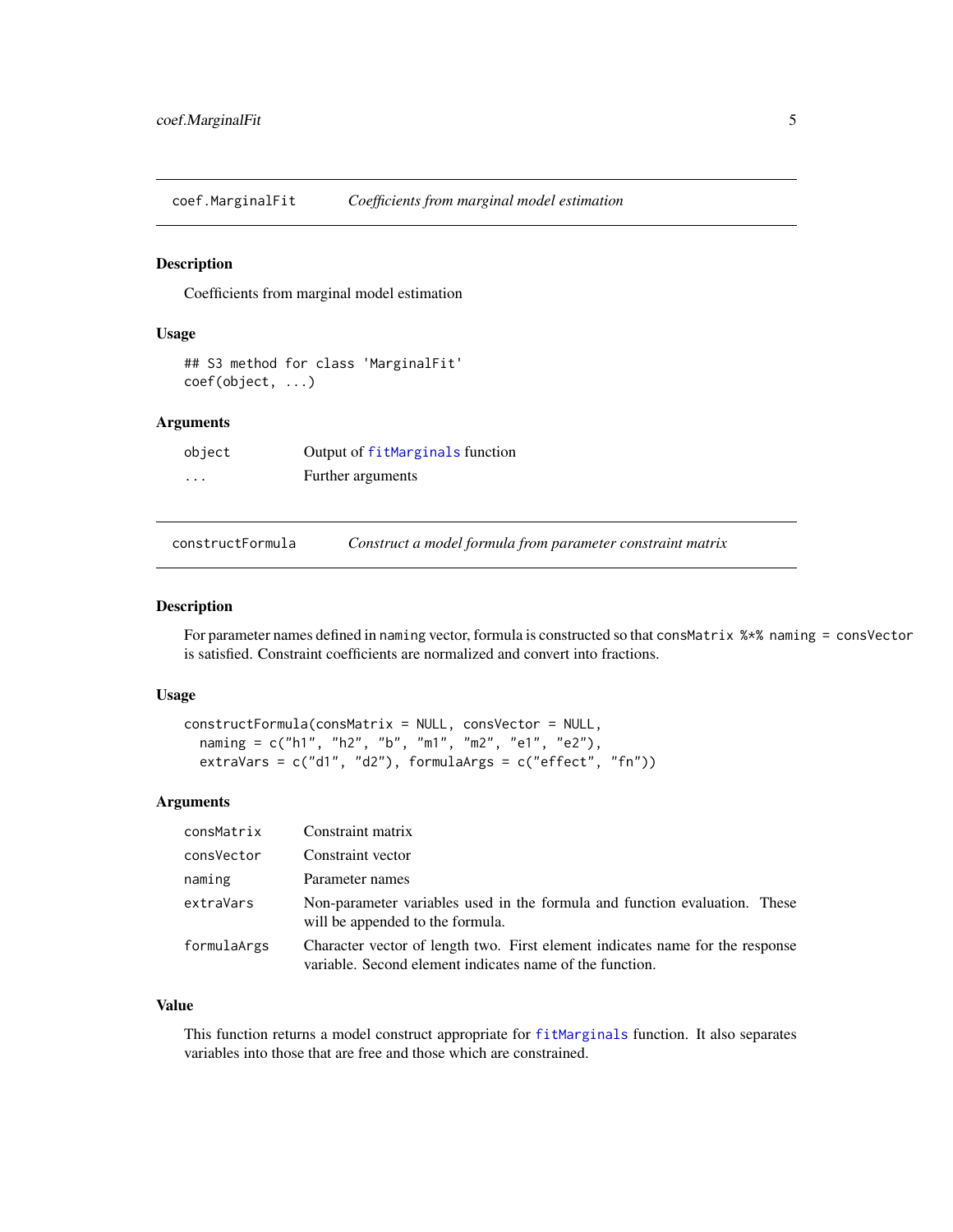### Examples

```
constM <- rbind(c(0, 0, 1, 0, 0, 0, 0),
                    c(\emptyset, \emptyset, \emptyset, -1, 1, \emptyset, \emptyset))constV < -c(0.9, 0)constructFormula(constM, constV)
```
contour.ResponseSurface

*Method for plotting of contours based on maxR statistics*

### Description

Method for plotting of contours based on maxR statistics

### Usage

## S3 method for class 'ResponseSurface'  $contour(x, \ldots)$ 

### Arguments

|                         | Output of fitSurface                   |
|-------------------------|----------------------------------------|
| $\cdot$ $\cdot$ $\cdot$ | Further parameters passed to plot.maxR |

<span id="page-5-1"></span>CPBootstrap *Estimate CP matrix with bootstrap*

### Description

This function is generally called from within [fitSurface](#page-9-1).

```
CPBootstrap(data, fitResult, transforms = fitResult$transforms,
 null_model = c("loewe", "hsa", "bliss"), B.CP, ...)
```
<span id="page-5-0"></span>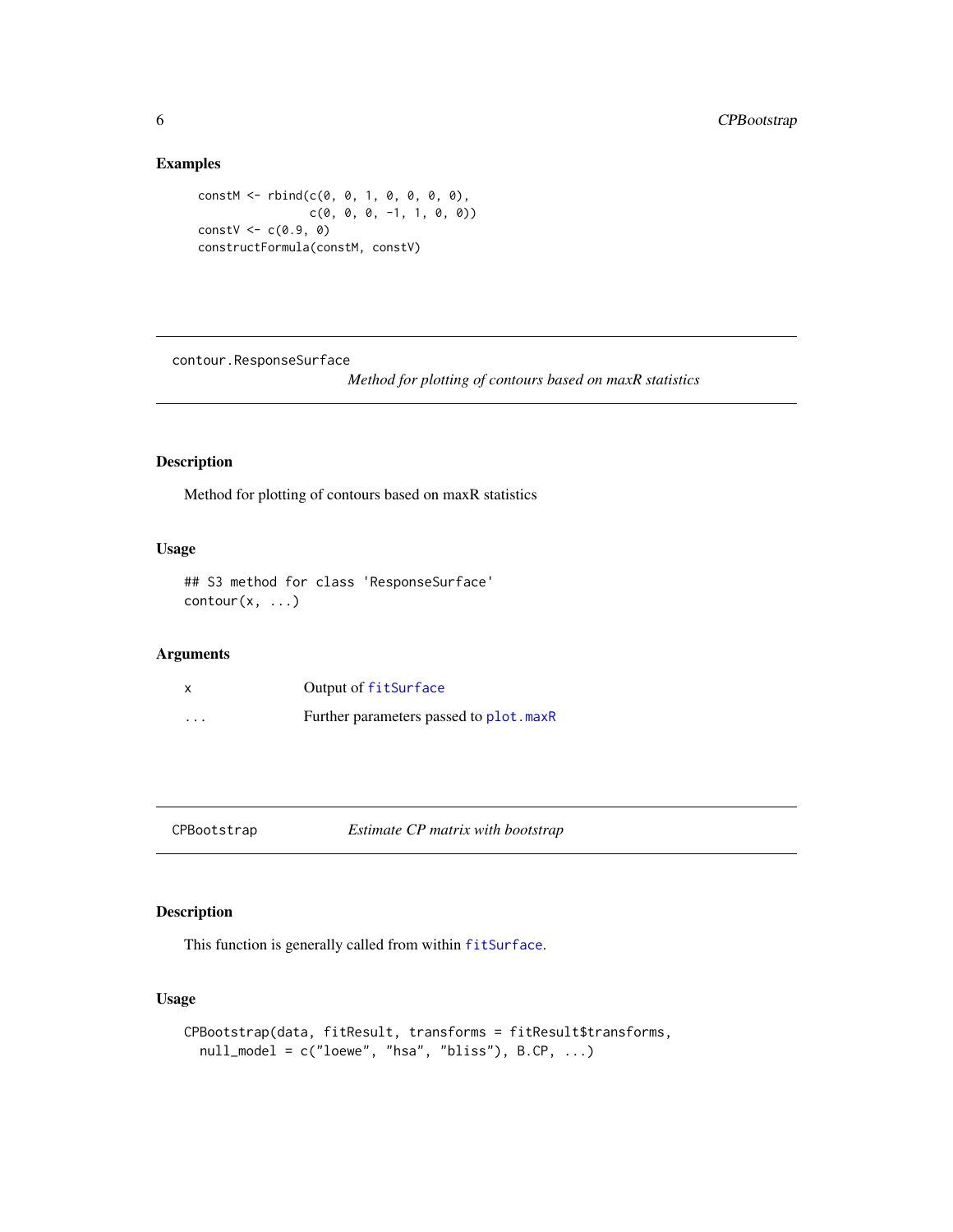#### <span id="page-6-0"></span>Arguments

| data       | Dose-response dataframe.                                                                                                                                                                                                                                                                                                                                                                                                                                                                                                                                                                                                                                                                                |
|------------|---------------------------------------------------------------------------------------------------------------------------------------------------------------------------------------------------------------------------------------------------------------------------------------------------------------------------------------------------------------------------------------------------------------------------------------------------------------------------------------------------------------------------------------------------------------------------------------------------------------------------------------------------------------------------------------------------------|
| fitResult  | Monotherapy (on-axis) model fit, e.g. produced by fitMarginals. It has to be a<br>"MarginalFit" object or a list containing df, sigma, coef, shared_asymptote<br>and method elements for, respectively, marginal model degrees of freedom,<br>residual standard deviation, named vector of coefficient estimates, logical value<br>of whether shared asymptote is imposed and method for estimating marginal<br>models during bootstrapping (see fitMarginals). If biological and power trans-<br>formations were used in marginal model estimation, fitResult should contain<br>transforms elements with these transformations. Alternatively, these can also<br>be specified via transforms argument. |
| transforms | Transformation functions. If non-null, transforms is a list containing 5 el-<br>ements, namely biological and power transformations along with their inverse<br>functions and compositeArgs which is a list with argument values shared across<br>the 4 functions. See vignette for more information.                                                                                                                                                                                                                                                                                                                                                                                                   |
| null_model | Specified null model for the expected response surface. Currently, allowed op-<br>tions are "loewe" for generalized Loewe model, and "hsa" for Highest Single<br>Agent model.                                                                                                                                                                                                                                                                                                                                                                                                                                                                                                                           |
| B.CP       | Number of bootstrap iterations to use for CP matrix estimation                                                                                                                                                                                                                                                                                                                                                                                                                                                                                                                                                                                                                                          |
| $\cdots$   | Further parameters that will be passed to generateData                                                                                                                                                                                                                                                                                                                                                                                                                                                                                                                                                                                                                                                  |

#### Value

Estimated CP matrix

#### Examples

```
data <- subset(directAntivirals, experiment == 5)
## Data must contain d1, d2 and effect columns
fitResult <- fitMarginals(data)
CPBootstrap(data, fitResult, null_model = "loewe", B.CP = 5)
```
df.residual.MarginalFit

*Residual degrees of freedom in marginal model estimation*

### Description

Residual degrees of freedom in marginal model estimation

```
## S3 method for class 'MarginalFit'
df.residual(object, ...)
```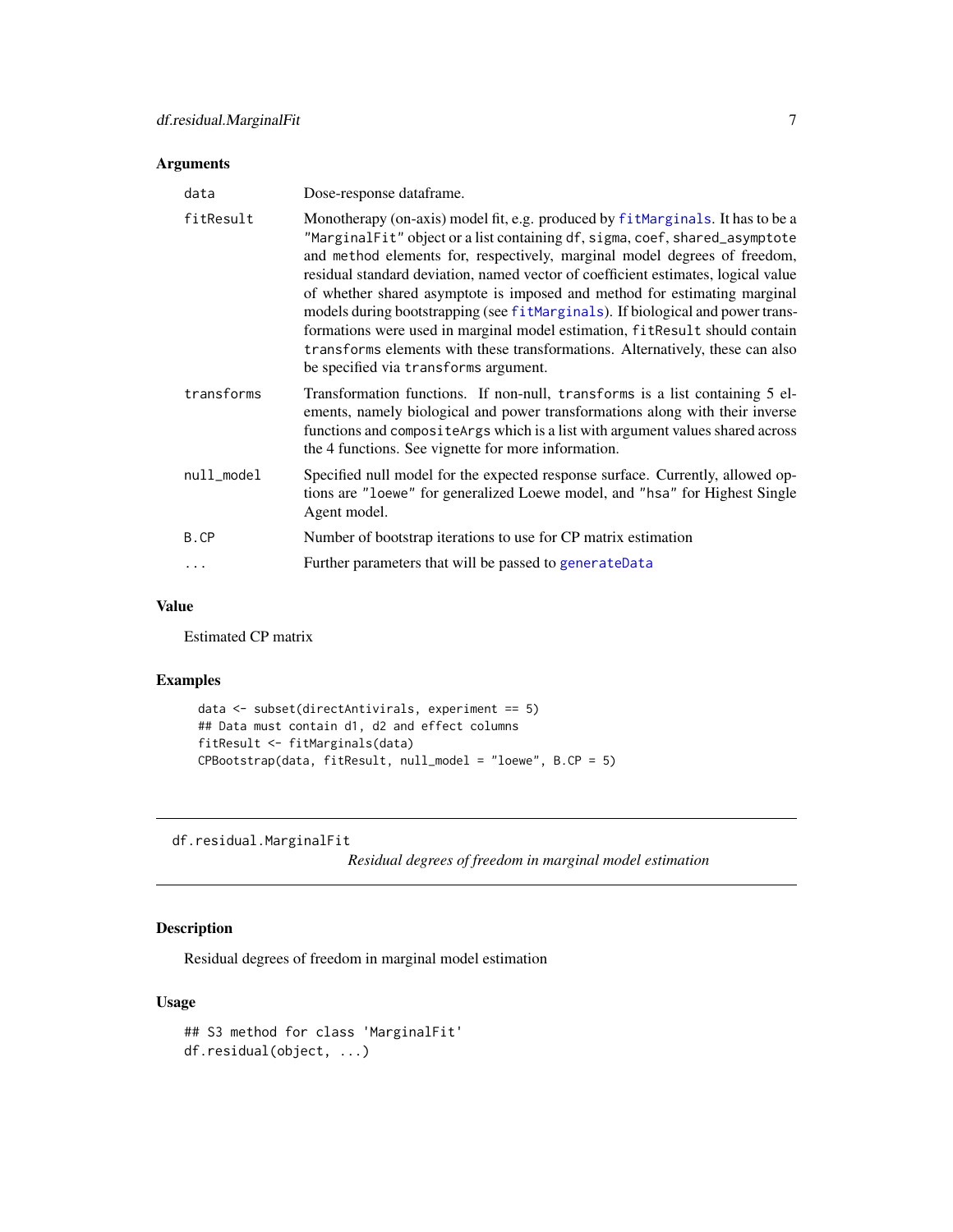#### <span id="page-7-0"></span>**Arguments**

| object   | Output of fitMarginals function |
|----------|---------------------------------|
| $\cdots$ | Further arguments               |

directAntivirals *Partial data with combination experiments of direct-acting antivirals*

#### Description

A dataset containing 11 combination experiments of direct-acting antivirals.

#### Format

A data frame with 3520 rows and 6 variables:

- experiment: ID of experiment  $(1-11)$
- cpd1: name of the first compound (4 different compounds)
- cpd2: name of the second compound (11 different compounds)
- effect: observed effect (cell count)
- d1: dose of the first compound
- d2: dose of the second compound

directAntivirals\_ALL *Full data with combination experiments of direct-acting antivirals*

#### Description

A dataset containing 11 combination experiments of direct-acting antivirals. This dataset is larger than directAntivirals dataset as it includes concentrations at levels of 1e6 which can render plots visually unappealing.

### Format

A data frame with 4224 rows and 6 variables:

- experiment: ID of experiment  $(1-11)$
- cpd1: name of the first compound (4 different compounds)
- cpd2: name of the second compound (11 different compounds)
- effect: observed effect (cell count)
- d1: dose of the first compound
- d2: dose of the second compound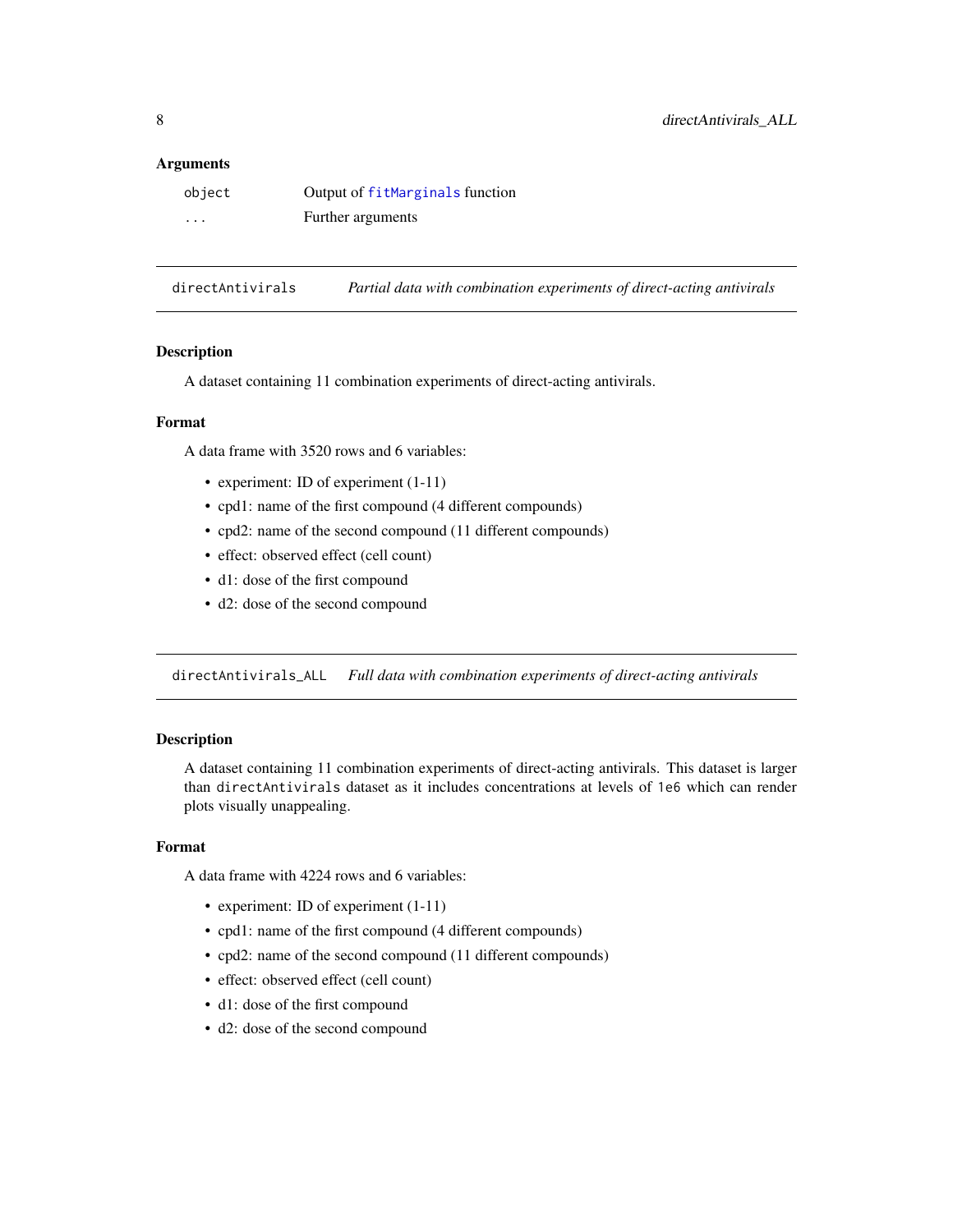<span id="page-8-1"></span><span id="page-8-0"></span>

### Description

This function uses dose-response data for two compounds and estimates coefficients for monotherapy models of both of these compounds such that they share a common baseline. Currently, these coefficients are estimated by default using a non-linear least squares approximation. Although entire dose-response data can be provided, estimation will subset the part of data where at least one of the compounds is dosed at zero, i.e. on-axis data.

#### Usage

```
fitMarginals(data, transforms = NULL, start = NULL,
  constraints = NULL, fixed = NULL, method = c("nlslm", "nls","optim"), names = NULL, ...)
```

| data        | Dose-response dataframe. Marginal data will be extracted from it automatically.                                                                                                                                                                                                                                                                                                                                                                                                         |
|-------------|-----------------------------------------------------------------------------------------------------------------------------------------------------------------------------------------------------------------------------------------------------------------------------------------------------------------------------------------------------------------------------------------------------------------------------------------------------------------------------------------|
| transforms  | Transformation functions. If non-null, transforms is a list containing 5 el-<br>ements, namely biological and power transformations along with their inverse<br>functions and composite Args which is a list with argument values shared across<br>the 4 functions. See vignette for more information.                                                                                                                                                                                  |
| start       | Starting parameter values. If not specified, they will be obtained from initialMarginal.                                                                                                                                                                                                                                                                                                                                                                                                |
| constraints | List of constraint matrix and vector which will be passed to constructFormula.<br>If constraints = NULL, no constraints on parameter estimation will be im-<br>posed.                                                                                                                                                                                                                                                                                                                   |
| fixed       | This arguments provides a user-friendly alternative to impose a fixed value for<br>marginal parameters. It must be a named vector with names contained in c("h1", "h2", "b", "m1", "m<br>For example, fixed = $c("m1" = 1, "h1" = 1)$ will automatically generate<br>appropriate constraint matrix and vector to set the maximal response and the<br>Hill coefficient of the first compound to 1. If both constraints and fixed<br>arguments are passed, then only fixed will be used.  |
| method      | Which estimation method should be used to obtain the estimates. If method = "nls",<br>simple non-linear least squares $nls$ will be used. If method = " $nlslm$ " Levenberg-<br>Marquardt non-linear least squares n1sLM is used instead (default). If method<br>= "optim", residual sum of squares will be minimized using general purpose<br>optimization based on Nelder-Mean algorithm in optim. This method can be<br>noticeably slower than the non-linear least squares methods. |
| names       | Compound names to be used on the plot labels.                                                                                                                                                                                                                                                                                                                                                                                                                                           |
| .           | Further arguments that are passed to the optimizer function, such as lower or<br>upper (for the "nlslm" method), or control.                                                                                                                                                                                                                                                                                                                                                            |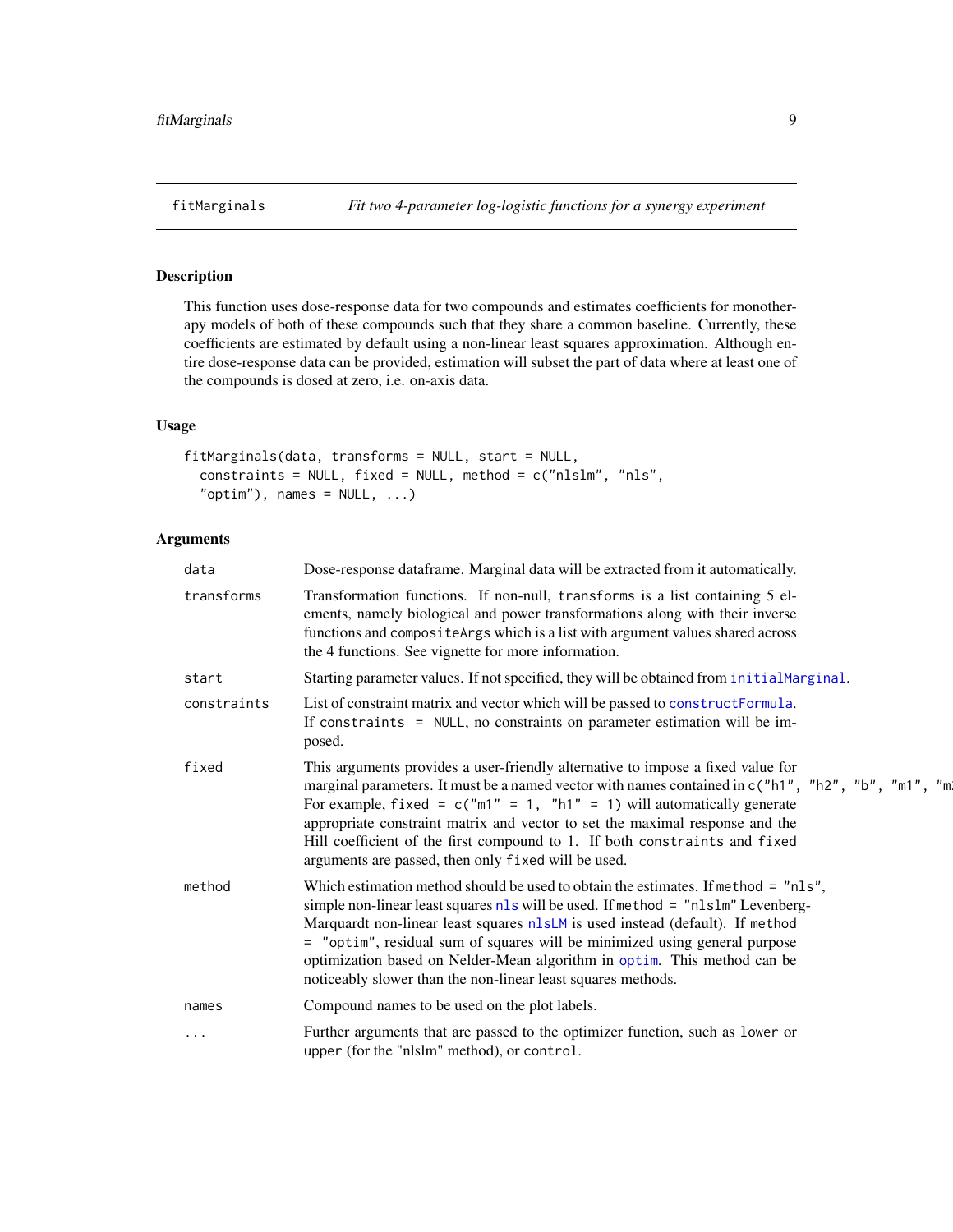#### <span id="page-9-0"></span>Details

Model formula is specified as effect  $\sim$  fn(h1, h2, ...) where fn is a hard-coded function which fits two 4-parameter log-logistic functions simultaneously so that the baseline can be shared. If transformation functions are provided, fn is consequently adjusted to account for them.

#### Value

This function returns a MarginalFit object with monotherapy coefficient estimates and diverse information regarding monotherapy estimation. MarginalFit object is essentially a list with appropriately named elements.

Among these list elements, "coef" is a named vector with parameter estimates. h1 and h2 are Hill's slope coefficients for each of the compounds,  $m1$  and  $m2$  are their maximal response levels whereas b is the shared baseline. Lastly, e1 and e2 are log-transformed EC50 values.

"sigma" is standard deviation of residuals for the estimated monotherapy model and "df" is the degrees of freedom for the residuals. "vcov" is the variance-covariance matrix of the estimated parameters.

Return object also contains information regarding data, biological and power transformations used in this estimation as well as model construct and method of estimation.

#### Examples

```
data <- subset(directAntivirals, experiment == 1)
## Data must contain d1, d2 and effect columns
transforms <- getTransformations(data)
fitMarginals(data, transforms)
```
<span id="page-9-1"></span>fitSurface *Fit response surface model and compute meanR and maxR statistics*

#### **Description**

This function computes predictions for off-axis dose combinations according to the BIGL or HSA null model and, if required, computes appropriate meanR and maxR statistics. Function requires as input dose-response dataframe and output of [fitMarginals](#page-8-1) containing estimates for the monotherapy model. If transformation functions were used in monotherapy estimation, these should also be provided.

```
fitSurface(data, fitResult, transforms = fitResult$transforms,
 null_model = c("loewe", "hsa", "bliss"), effect = "effect",
 d1 = "d1", d2 = "d2", statistic = c("none", "meanR", "maxR","both"), CP = NULL, B.CP = 50, B.B = NULL,
 nested_bootstrap = FALSE, error = 4, sampling_errors = NULL,
 wild_bootstrap = FALSE, cutoff = 0.95, parallel = TRUE,
 method = c("equal", "model", "unequal"))
```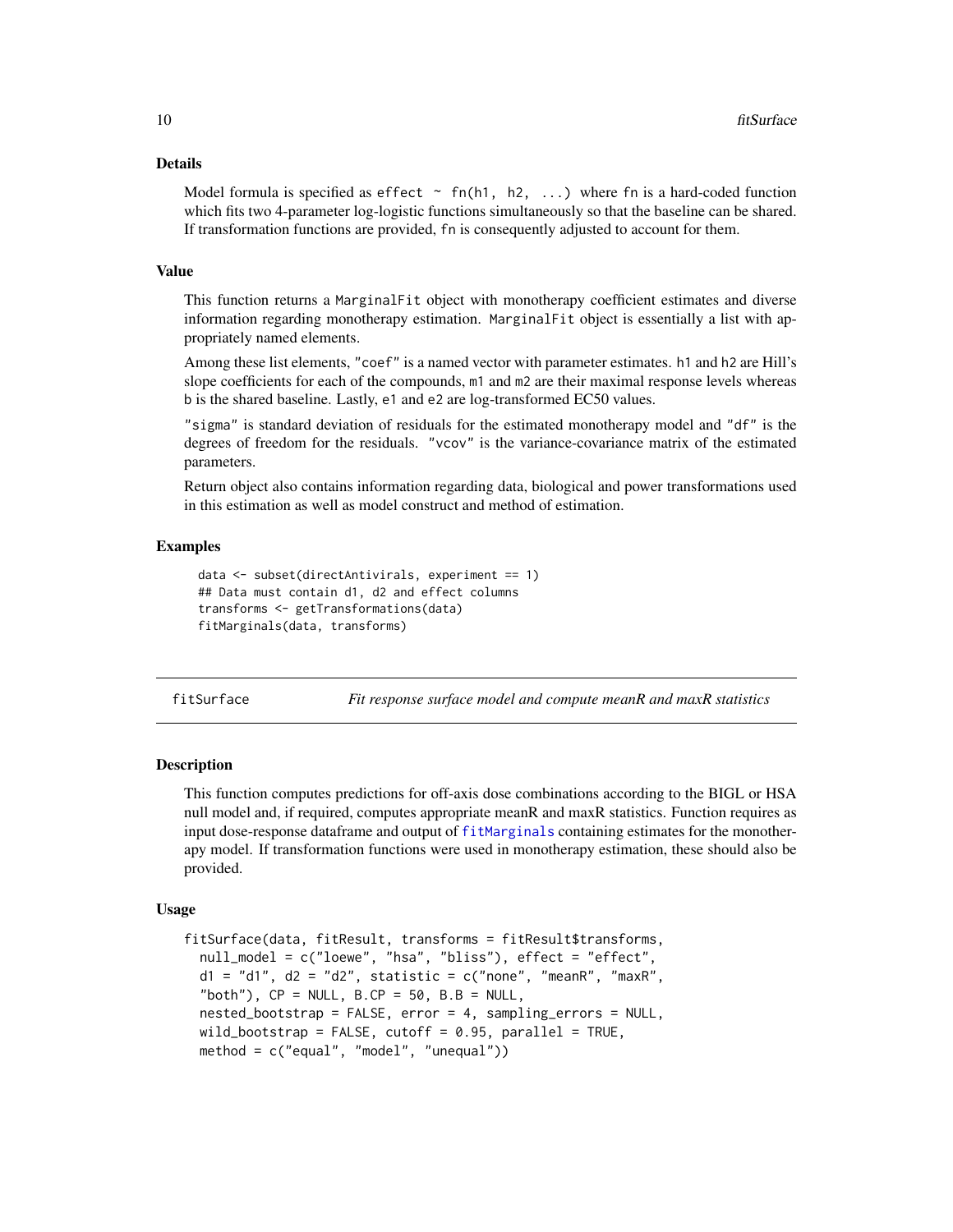#### <span id="page-10-0"></span>fitSurface 11

| data             | Dose-response dataframe.                                                                                                                                                                                                                                                                                                                                                                                                                                                                                                                                                                                                                                                                                |
|------------------|---------------------------------------------------------------------------------------------------------------------------------------------------------------------------------------------------------------------------------------------------------------------------------------------------------------------------------------------------------------------------------------------------------------------------------------------------------------------------------------------------------------------------------------------------------------------------------------------------------------------------------------------------------------------------------------------------------|
| fitResult        | Monotherapy (on-axis) model fit, e.g. produced by fitMarginals. It has to be a<br>"MarginalFit" object or a list containing df, sigma, coef, shared_asymptote<br>and method elements for, respectively, marginal model degrees of freedom,<br>residual standard deviation, named vector of coefficient estimates, logical value<br>of whether shared asymptote is imposed and method for estimating marginal<br>models during bootstrapping (see fitMarginals). If biological and power trans-<br>formations were used in marginal model estimation, fitResult should contain<br>transforms elements with these transformations. Alternatively, these can also<br>be specified via transforms argument. |
| transforms       | Transformation functions. If non-null, transforms is a list containing 5 el-<br>ements, namely biological and power transformations along with their inverse<br>functions and compositeArgs which is a list with argument values shared across<br>the 4 functions. See vignette for more information.                                                                                                                                                                                                                                                                                                                                                                                                   |
| null_model       | Specified null model for the expected response surface. Currently, allowed op-<br>tions are "loewe" for generalized Loewe model, and "hsa" for Highest Single<br>Agent model.                                                                                                                                                                                                                                                                                                                                                                                                                                                                                                                           |
| effect           | Name of the response column in the data ("effect")                                                                                                                                                                                                                                                                                                                                                                                                                                                                                                                                                                                                                                                      |
| d1               | Name of the column with doses of the first compound ("d1")                                                                                                                                                                                                                                                                                                                                                                                                                                                                                                                                                                                                                                              |
| d2               | Name of the column with doses of the second compound ("d2")                                                                                                                                                                                                                                                                                                                                                                                                                                                                                                                                                                                                                                             |
| statistic        | Which statistics should be computed. This argument can take one of the values<br>from c("none", "meanR", "maxR", "both").                                                                                                                                                                                                                                                                                                                                                                                                                                                                                                                                                                               |
| <b>CP</b>        | Prediction covariance matrix. If not specified, it will be estimated by bootstrap<br>using B.CP iterations.                                                                                                                                                                                                                                                                                                                                                                                                                                                                                                                                                                                             |
| B.CP             | Number of bootstrap iterations to use for CP matrix estimation                                                                                                                                                                                                                                                                                                                                                                                                                                                                                                                                                                                                                                          |
| B.B              | Number of iterations to use in bootstrapping null distribution for either meanR<br>or maxR statistics.                                                                                                                                                                                                                                                                                                                                                                                                                                                                                                                                                                                                  |
| nested_bootstrap |                                                                                                                                                                                                                                                                                                                                                                                                                                                                                                                                                                                                                                                                                                         |
|                  | When statistics are calculated, if $nested\_bootstrap = TRUE$ , CP matrix is<br>recalculated at each bootstrap iteration of B.B using B.CP iterations. Using<br>such nested bootstrap may however significantly increase computational time.<br>If nested_bootstrap = FALSE, CP bootstrapped data reuses CP matrix calcu-<br>lated from the original data.                                                                                                                                                                                                                                                                                                                                              |
| error            | Type of error for resampling in the bootstrapping procedure. This argument<br>will be passed to generate Data. If error $= 4$ (default), the error terms for<br>generating distribution of the null will be resampled from the vector specified in<br>sampling. If error = 1, normal errors are added. If error = 2, errors are<br>sampled from a mixture of two normal distributions. If $error = 3$ , errors are<br>generated from a rescaled chi-square distribution.                                                                                                                                                                                                                                |
| sampling_errors  |                                                                                                                                                                                                                                                                                                                                                                                                                                                                                                                                                                                                                                                                                                         |
|                  | Sampling vector to resample errors from. Used only if error is 4 and is passed<br>as argument to generateData. If sampling_errors = NULL (default), mean<br>residuals at off-axis points between observed and predicted response are taken.                                                                                                                                                                                                                                                                                                                                                                                                                                                             |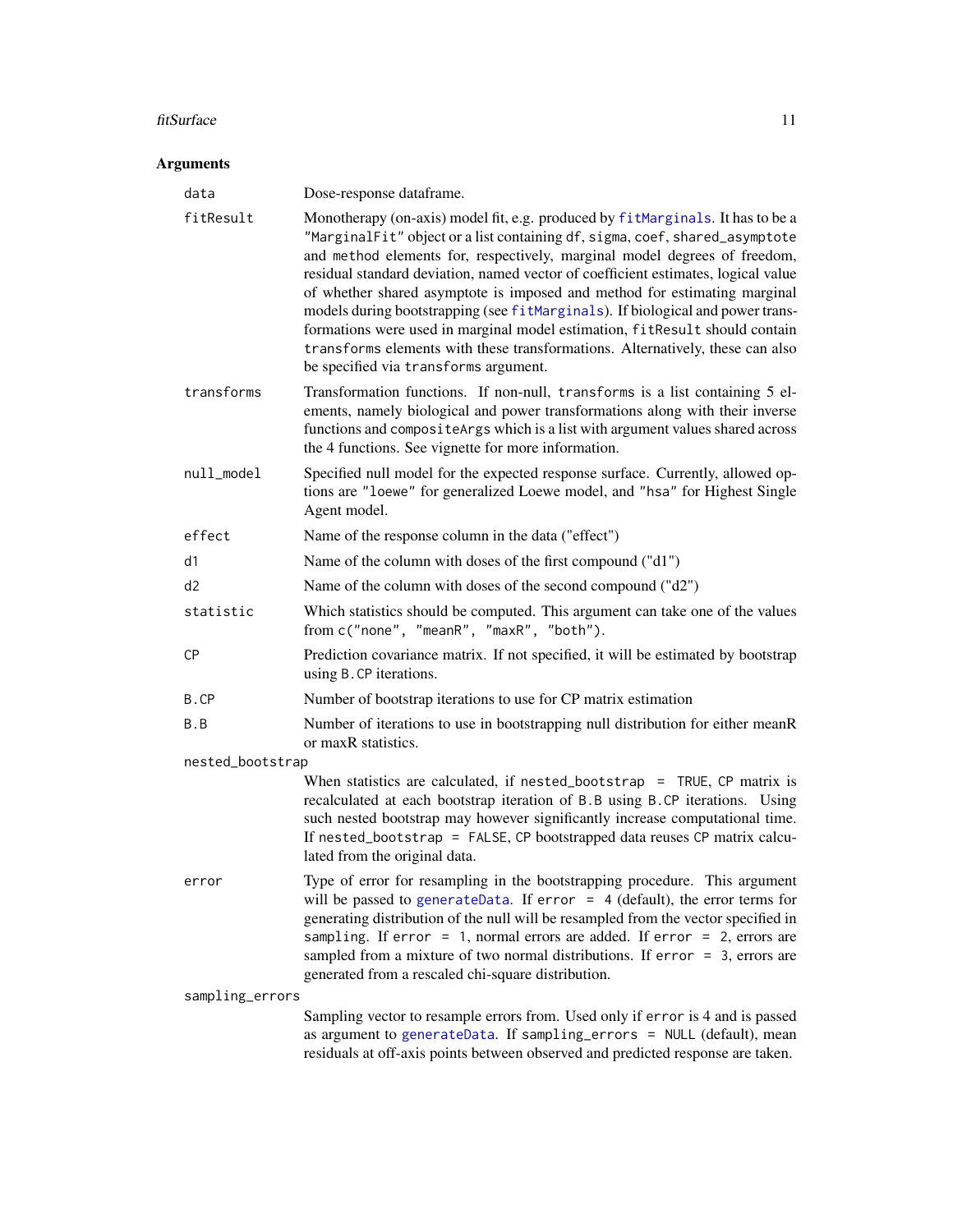<span id="page-11-0"></span>

|        | wild_bootstrap Whether special bootstrap to correct for heteroskedasticity should be used. If |
|--------|-----------------------------------------------------------------------------------------------|
|        | wild_bootstrap = TRUE, errors are generated from sampling errors mul-                         |
|        | tiplied by a random variable following Rademacher distribution. Argument is                   |
|        | used only if $error = 4$ .                                                                    |
| cutoff | Cut-off to use in maxR procedure for declaring non-additivity (default is 0.95).              |

- parallel Whether parallel computing should be used for bootstrap. This parameter can take either integer value to specify the number of threads to be used or logical TRUE/FALSE. If parallel = TRUE, then  $max(1, detectCores() - 1)$  is set to be the number of threads. If parallel  $=$  FALSE, then a single thread is used and cluster object is not created.
- method What assumption should be used for the variance of on- and off-axis points. This argument can take one of the values from c("equal", "model", "unequal"). With the value "equal" as the default. "equal" assumes that both on- and offaxis points have the same variance, "unequal" estimates a different parameter for on- and off-axis points and "model" predicts variance based on the average effect of an off-axis point. If no transformations are used the "model" method is recommended. If transformations are used, only the "equal" method can be chosen.

#### Details

Please see the example vignette vignette("analysis", package = "BIGL") and the report "Lack of fit test for detecting synergy" included in the papers folder for further details on the test statistics used: system.file("papers", "newStatistics.pdf", package = "BIGL")

#### Value

This function returns a ResponseSurface object with estimates of the predicted surface. ResponseSurface object is essentially a list with appropriately named elements.

Elements of the list include input data, monotherapy model coefficients and transformation functions, null model used to construct the surface as well as estimated CP matrix (see [CPBootstrap](#page-5-1)), occupancy level at each dose combination according to the generalized Loewe model and "offAxisTable" element which contains observed and predicted effects as well as estimated z-scores for each dose combination.

If statistical testing was done, returned object contains "meanR" and "maxR" elements with output from [meanR](#page-23-1) and [maxR](#page-21-1) respectively.

#### Examples

```
## Not run:
 data <- subset(directAntivirals, experiment == 4)
 ## Data should contain d1, d2 and effect columns
 transforms \leq list("PowerT" = function(x, args) with(args, \log(x)),
                     "InvPowerT" = function(y, args) with(args, exp(y)),
                     "BiolT" = function(x, args) with(args, N0 * exp(x * time.hours)),
                    "InvBiolT" = function(y, args) with(args, 1/time.hours * log(y/N0)),
                     "compositeArgs" = list(N0 = 1, time.hours = 72))
 fitResult <- fitMarginals(data, transforms)
```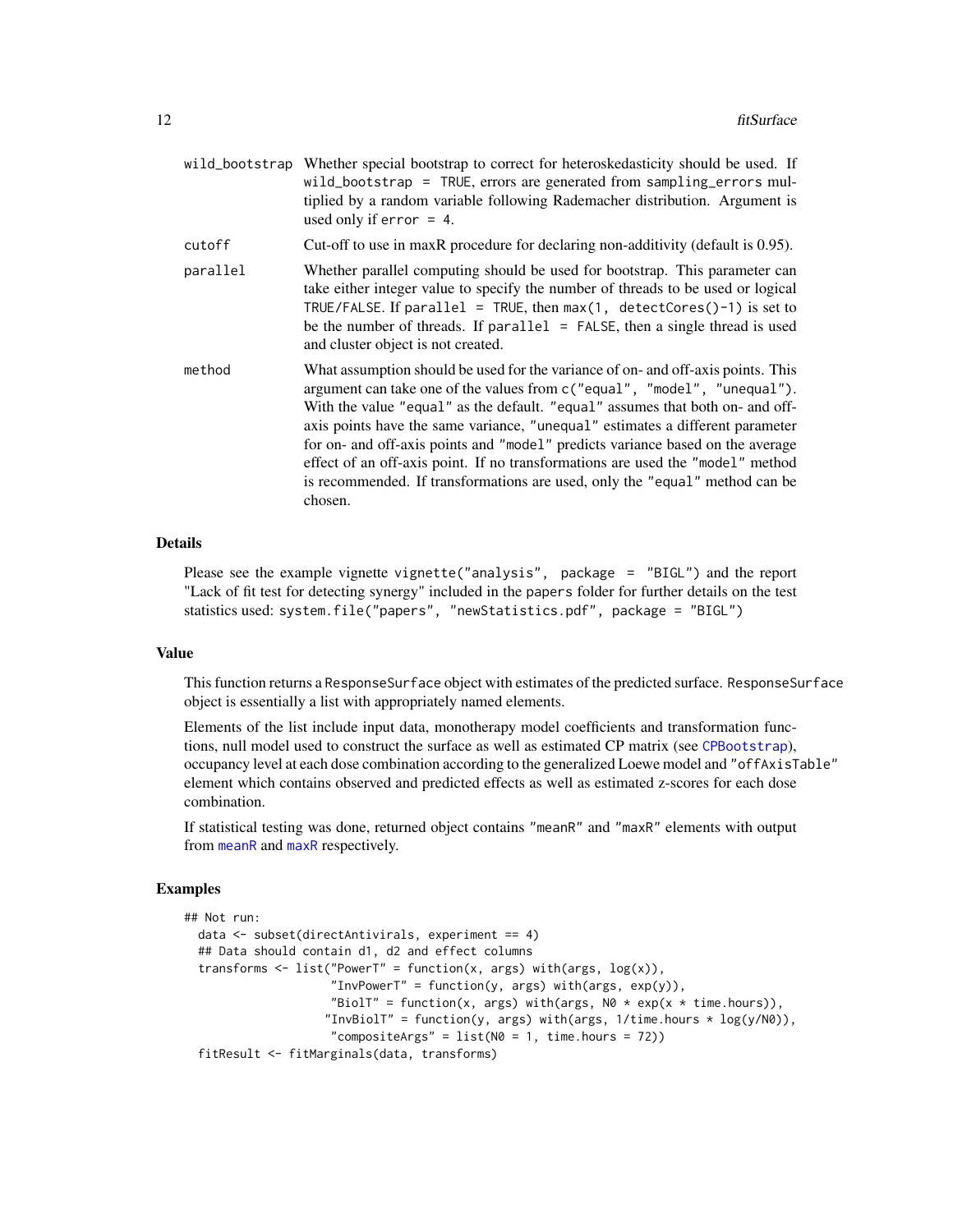### <span id="page-12-0"></span>fitted.MarginalFit 13

```
surf <- fitSurface(data, fitResult, statistic = "meanR")
summary(surf)
```
## End(Not run)

fitted.MarginalFit *Compute fitted values from monotherapy estimation*

### Description

Compute fitted values from monotherapy estimation

### Usage

```
## S3 method for class 'MarginalFit'
fitted(object, ...)
```
### Arguments

| object   | Output of fitMarginals function |
|----------|---------------------------------|
| $\cdots$ | Further arguments               |

```
fitted.ResponseSurface
```
*Predicted values of the response surface according to the given null model*

### Description

Predicted values of the response surface according to the given null model

#### Usage

```
## S3 method for class 'ResponseSurface'
fitted(object, ...)
```

| object   | Output of fitSurface |
|----------|----------------------|
| $\cdots$ | Further parameters   |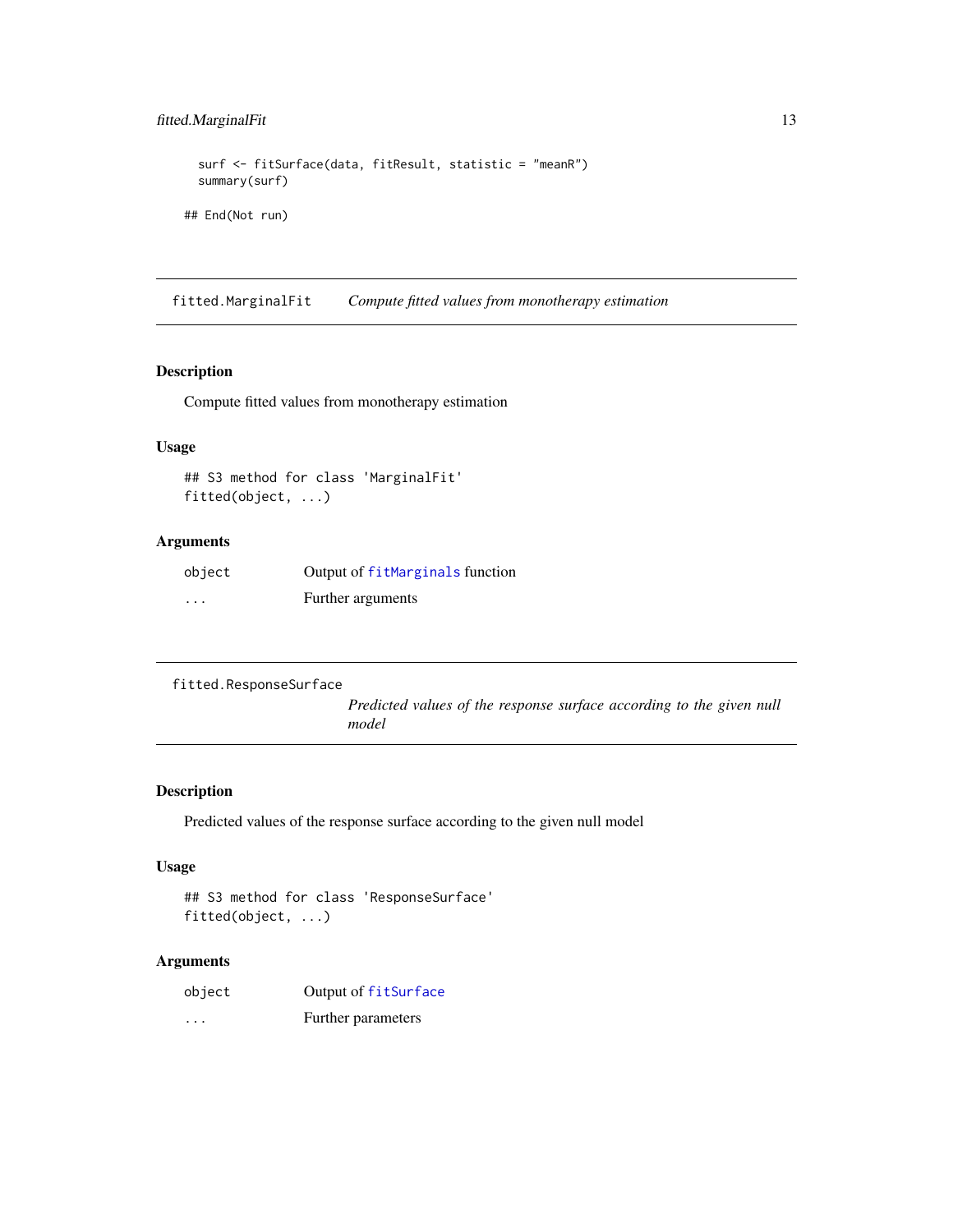<span id="page-13-0"></span>generalizedLoewe *Compute combined predicted response from drug doses according to standard or generalized Loewe model.*

### Description

Compute combined predicted response from drug doses according to standard or generalized Loewe model.

#### Usage

```
generalizedLoewe(doseInput, parmInput, asymptotes = 2, ...)
```
#### Arguments

| doseInput  | Dose-response dataframe containing "d1" and "d2" columns                                                                           |
|------------|------------------------------------------------------------------------------------------------------------------------------------|
| parmInput  | Numeric vector or list with appropriately named parameter inputs. Typically, it<br>will be coefficients from a MarginalFit object. |
| asymptotes | Number of asymptotes. It can be either 1 as in standard Loewe model or 2 as in<br>generalized Loewe model.                         |
| $\cdots$   | Further arguments that are currently unused                                                                                        |
|            |                                                                                                                                    |

<span id="page-13-1"></span>

| generateData | Generate data from parameters of marginal monotherapy model |  |
|--------------|-------------------------------------------------------------|--|
|--------------|-------------------------------------------------------------|--|

### Description

This function is used to generate data for bootstrapping of the null distribution for various estimates. Optional arguments such as specific choice of sampling vector or corrections for heteroskedasticity can be specified in the function arguments.

#### Usage

```
generateData(pars, sigma, data = NULL, transforms = NULL,
 null_model = c("loewe", "hsa", "bliss"), error = 1,
  sampling_errors = NULL, wild_bootstrap = FALSE, ...)
```

| pars  | Coefficients of the marginal model along with their appropriate naming scheme.                                                                     |
|-------|----------------------------------------------------------------------------------------------------------------------------------------------------|
|       | These will typically be estimated using fitMarginals. Futhermore, pars can                                                                         |
|       | simply be a Marginal Fit object and transforms object will be automatically<br>extracted.                                                          |
| sigma | Standard deviation to use for randomly generated error terms. This argument is<br>unused if $error = 4$ so that sampling error vector is provided. |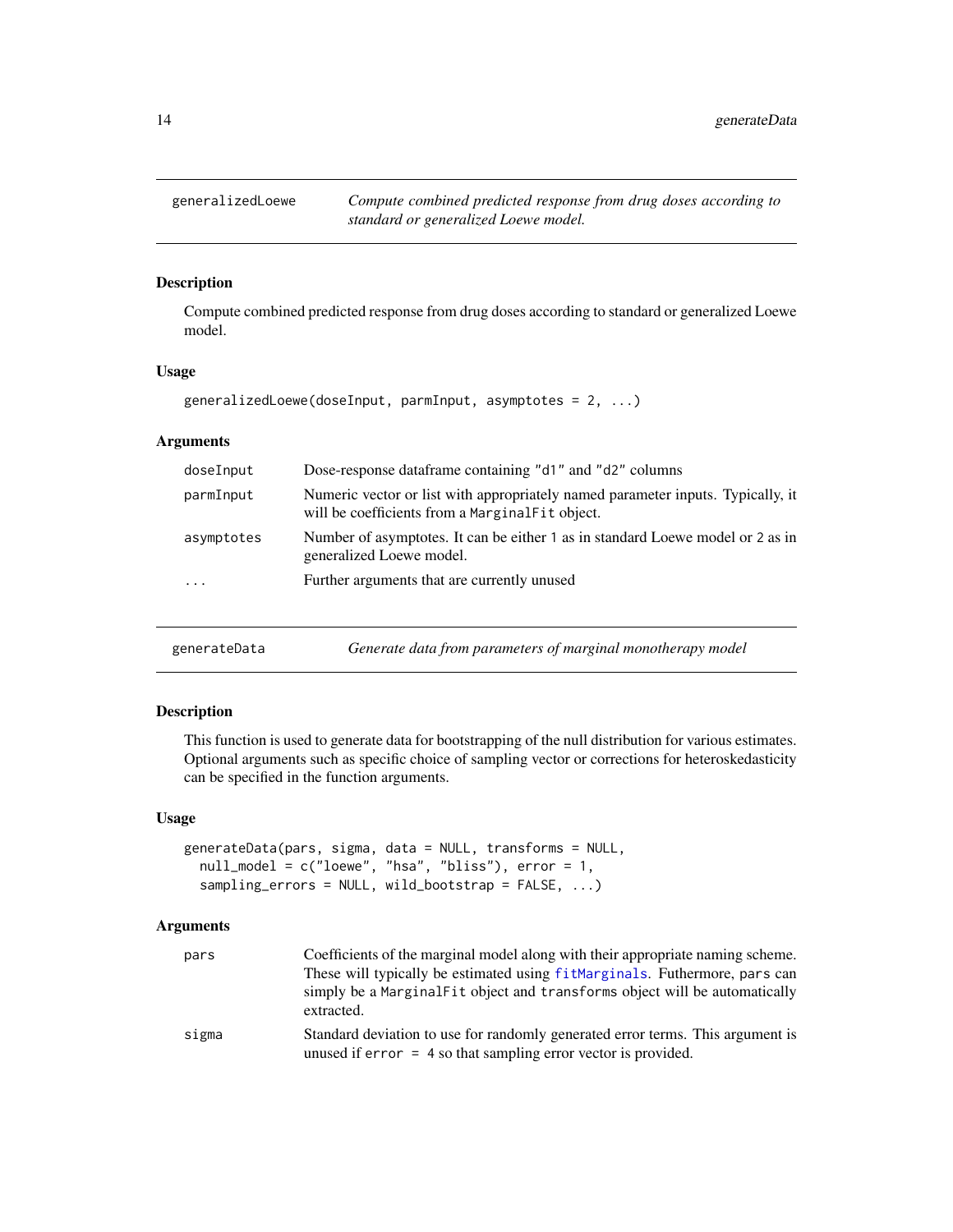<span id="page-14-0"></span>

| data            | Data frame with dose columns ("d1", "d2") to generate the effect for. Only<br>"d1" and "d2" columns of the dose-response dataframe should be passed to this<br>argument. "effect" column should not be passed and if it is, the column will<br>be replaced by simulated data.                                                                                                                    |
|-----------------|--------------------------------------------------------------------------------------------------------------------------------------------------------------------------------------------------------------------------------------------------------------------------------------------------------------------------------------------------------------------------------------------------|
| transforms      | Transformation functions. If non-null, transforms is a list containing 5 el-<br>ements, namely biological and power transformations along with their inverse<br>functions and composite Args which is a list with argument values shared across<br>the 4 functions. See vignette for more information.                                                                                           |
| null_model      | Specified null model for the expected response surface. Currently, allowed op-<br>tions are "loewe" for generalized Loewe model, and "hsa" for Highest Single<br>Agent model.                                                                                                                                                                                                                    |
| error           | Type of error for resampling. $error = 1$ (Default) adds normal errors to the<br>simulated effects, error = 2 adds errors sampled from a mixture of two normal<br>distributions, error = 3 generates errors from a rescaled chi-square distribu-<br>tion. error = 4 will use bootstrap. Choosing this option, the error terms will<br>be resampled from the vector specified in sampling_errors. |
| sampling_errors |                                                                                                                                                                                                                                                                                                                                                                                                  |
|                 | Sampling vector to resample errors from. Used only if $error = 4$ .                                                                                                                                                                                                                                                                                                                              |
| wild_bootstrap  | Whether special bootstrap to correct for heteroskedasticity should be used. If<br>wild_bootstrap = TRUE, errors are generated from sampling_errors mul-<br>tiplied by a random variable following Rademacher distribution. Argument is<br>used only if $error = 4$ .                                                                                                                             |
| $\ddots$        | Further arguments                                                                                                                                                                                                                                                                                                                                                                                |
|                 |                                                                                                                                                                                                                                                                                                                                                                                                  |

### Value

Dose-response dataframe with generated data including "effect" as well as "d1" and "d2" columns.

### Examples

```
coefs <- c("h1" = 1, "h2" = 1.5, "b" = \theta,
           \mu"m1" = 1, "m2" = 2, "e1" = 0.5, "e2" = 0.1)
## Dose levels are set to be integers from 0 to 10
generateData(coefs, sigma = 1)
## Dose levels are taken from existing dataset with d1 and d2 columns
data <- subset(directAntivirals, experiment == 1)
generateData(data = data[, c("d1", "d2")], pars = coefs, sigma = 1)
```
get.abs\_tval *Return absolute t-value, used in optimization call in* [optim.boxcox](#page-24-1)

#### Description

Return absolute t-value, used in optimization call in [optim.boxcox](#page-24-1)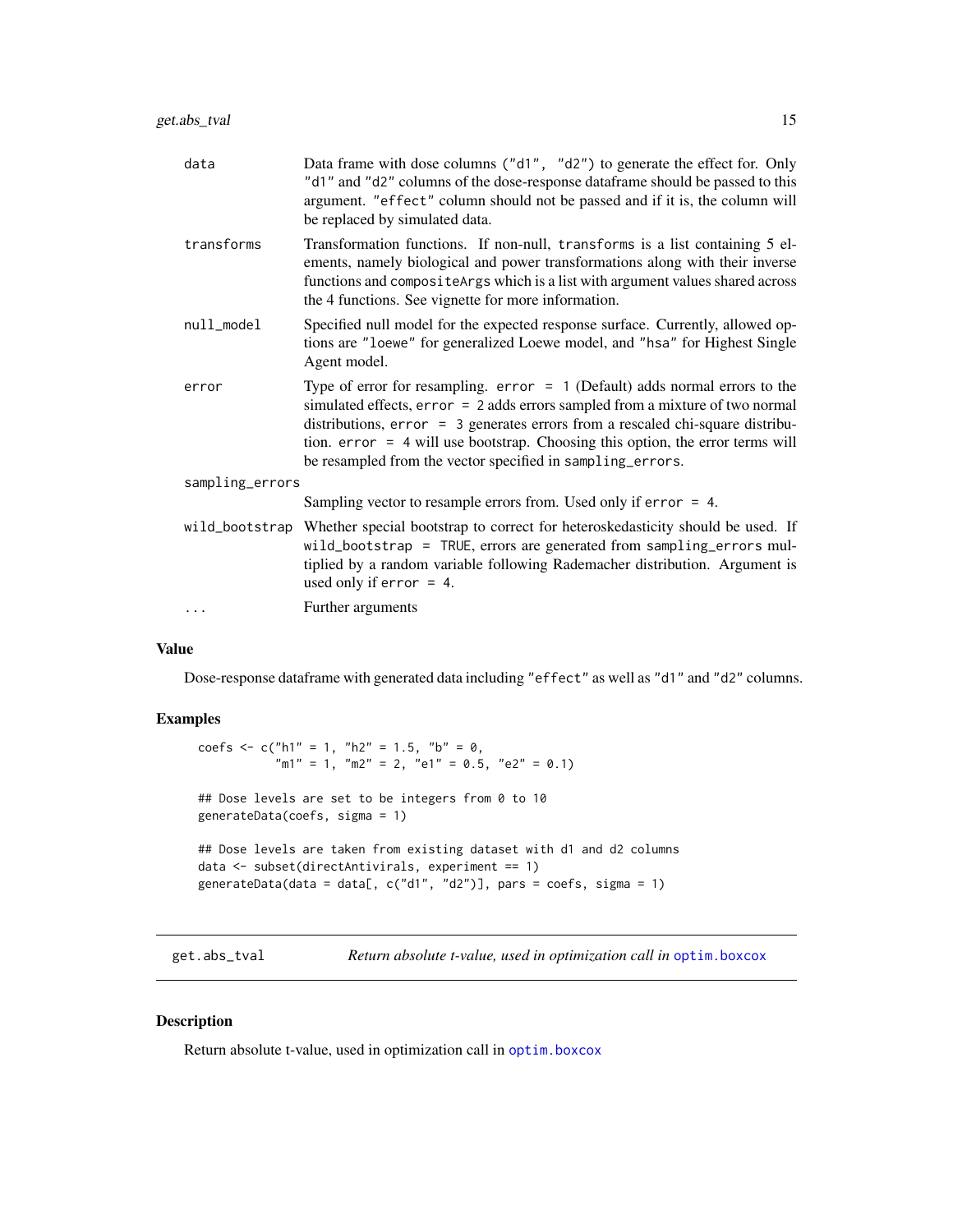### Usage

get.abs\_tval(value, fac, lambda, zero.add2 = 0)

### Arguments

| value     | data                  |
|-----------|-----------------------|
| fac       | factor                |
| lambda    | box-cox parameter     |
| zero.add2 | 2nd box-cox parameter |

get.summ.data *Summarize data by factor*

### Description

Summarize data by factor

### Usage

get.summ.data(value, fac)

### Arguments

| value | data to sumamrize      |
|-------|------------------------|
| fac   | factor to summarize by |

GetStartGuess *Estimate initial values for dose-response curve fit*

### Description

Estimate initial values for dose-response curve fit

### Usage

```
GetStartGuess(df, transforms = NULL)
```

| df         | Dose-response dataframe containing "dose" and "effect" columns                                                                                                                                                                                                                                         |
|------------|--------------------------------------------------------------------------------------------------------------------------------------------------------------------------------------------------------------------------------------------------------------------------------------------------------|
| transforms | Transformation functions. If non-null, transforms is a list containing 5 el-<br>ements, namely biological and power transformations along with their inverse<br>functions and composite Args which is a list with argument values shared across<br>the 4 functions. See vignette for more information. |

<span id="page-15-0"></span>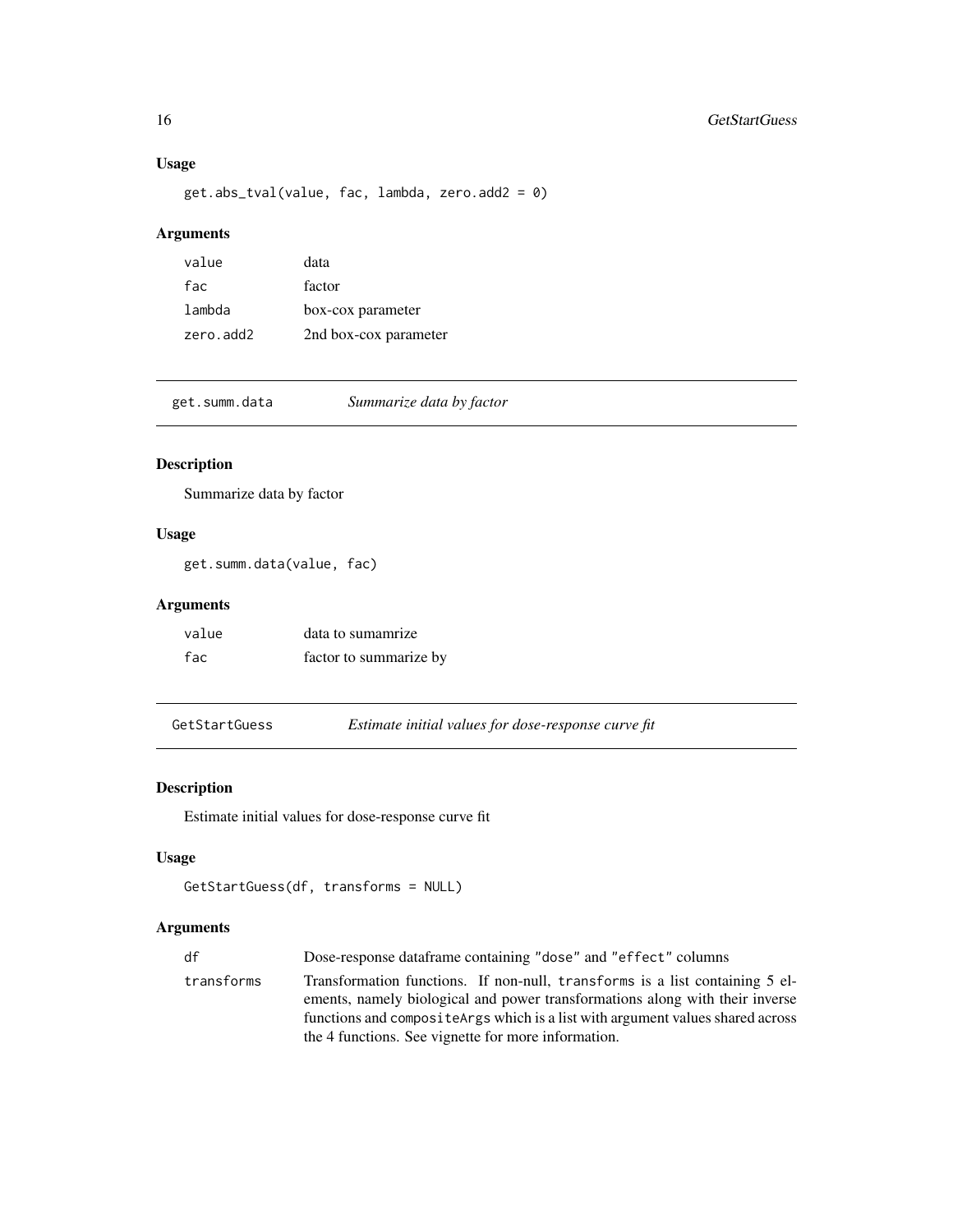<span id="page-16-1"></span><span id="page-16-0"></span>getTransformations *Return a list with transformation functions*

#### Description

This function takes in response data from a dose-response model and attempts to find an optimal Box-Cox power transform based on [optim.boxcox](#page-24-1) function. It then returns a list of transformation functions which contains this power transform and its inverse which can be subsequently used in [fitMarginals](#page-8-1) and [fitSurface](#page-9-1).

#### Usage

```
getTransformations(data, shift = FALSE, args = list(N0 = 1, time.hours)= 1)
```
#### Arguments

| data  | Dose-response dataframe.                                                                                                                                                                                                                                                                  |
|-------|-------------------------------------------------------------------------------------------------------------------------------------------------------------------------------------------------------------------------------------------------------------------------------------------|
| shift | If TRUE or is a numeric value, then a two-parameter Box-Cox transformation is<br>assumed. This parameter will be passed on to optim. boxcox function.                                                                                                                                     |
| args  | List with elements that are added to the list of transformation function and<br>which can be used by these functions. In particular, this list should be of type<br>$args = list("N0" = 1, "time.hours" = 1) where N0 and time.hours are$<br>arguments used for the biological transform. |

#### Details

Additionally, returned list contains biological transform and its inverse based on a simple exponential growth model, especially useful when response data is provided in cell counts. User can additionally provide arguments for these biological transforms where N0 stands for initial cell count and time.hours indicates number in hours after which response data was measured.

[getTransformations](#page-16-1) relies on [optim.boxcox](#page-24-1) to obtain the optimal Box-Cox transformation parameters. However, [optim.boxcox](#page-24-1) optimizes for the power parameter only within the interval (0.1, 0.9). Hence, if obtained power parameter is close to 0.1, then a logarithmic transformation is applied instead.

#### Value

This function returns a list with transformation functions. These include power transformation ("PowerT") and its inverse ("InvPowerT") as well as biological transformation ("BiolT") and its inverse ("InvBiolT").

Power transformation is a 1-parameter Box-Cox transformation. If shift = TRUE, then power transformation is a 2-parameter Box-Cox transformation. Optimal values for power and shift operators are selected by means of [optim.boxcox](#page-24-1) function.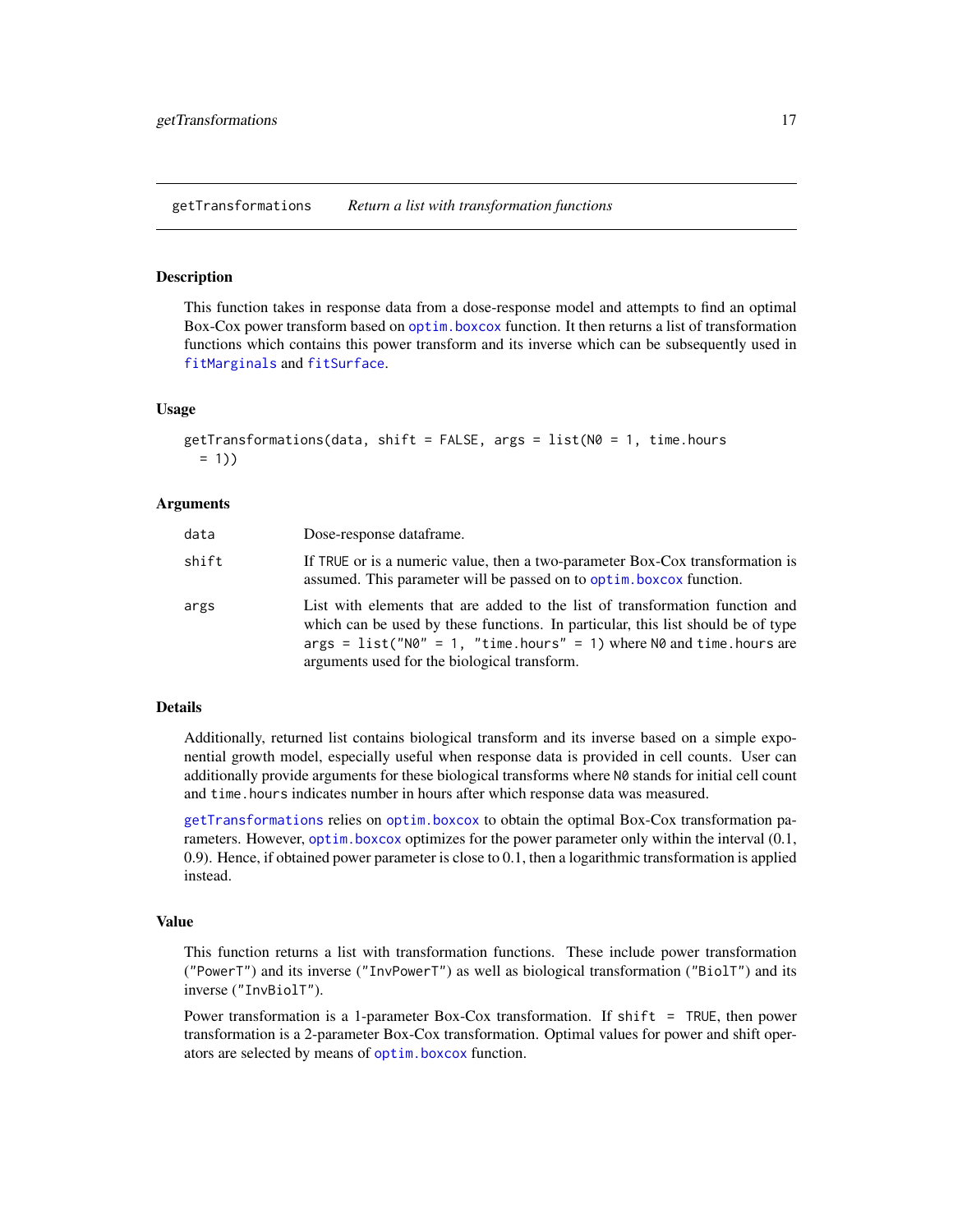Biological transformation  $y = N\theta \times \exp(x \times t)$  where N $\theta$  is the initial cell count and t is the incubation time. If response/effect variable (y) is given in terms of cell counts, biological transformation ensures that modelisation is done for the growth rate instead (x).

Returned list also contains "compositeArgs" elements shared by all the transformation functions. These arguments include initial cell count ("N0") and incubation time ("time.hours").

#### Examples

```
data <- subset(directAntivirals, experiment == 1)
## Data must contain d1, d2 and effect columns
getTransformations(data)
```
hsa *Highest Single Agent model*

#### Description

This function returns response levels for when these are based on Highest Single Agent (HSA) model.

#### Usage

hsa(doseInput, parmInput, ...)

#### Arguments

| doseInput | Dose-response dataframe containing "d1" and "d2" columns                                                                           |
|-----------|------------------------------------------------------------------------------------------------------------------------------------|
| parmInput | Numeric vector or list with appropriately named parameter inputs. Typically, it<br>will be coefficients from a MarginalFit object. |
| $\cdots$  | Further arguments that are currently unused                                                                                        |

<span id="page-17-1"></span>initialMarginal *Estimate initial values for fitting marginal dose-response curves*

#### Description

This is a wrapper function which, when a dose-response dataframe is provided, returns start value estimates for both compounds that could be supplied to [fitMarginals](#page-8-1) function. This function is also used by [fitMarginals](#page-8-1) if no initials values were supplied.

```
initialMarginal(data, transforms = NULL, ...)
```
<span id="page-17-0"></span>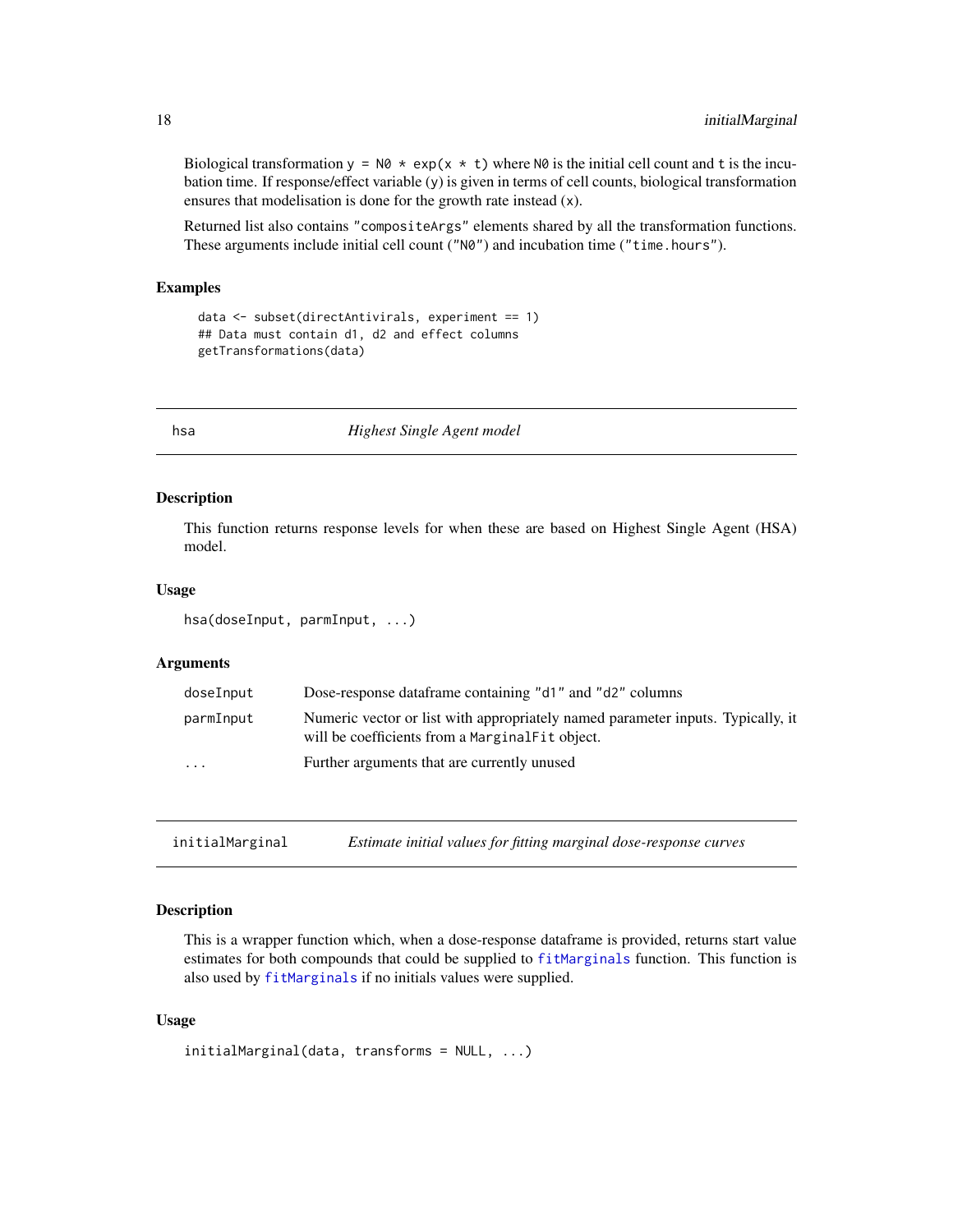### <span id="page-18-0"></span>isobologram 19

#### **Arguments**

| data                    | Dose-response data frame. Marginal data will be extracted from it automatically.                                                                                                                                                                                                                       |
|-------------------------|--------------------------------------------------------------------------------------------------------------------------------------------------------------------------------------------------------------------------------------------------------------------------------------------------------|
| transforms              | Transformation functions. If non-null, transforms is a list containing 5 el-<br>ements, namely biological and power transformations along with their inverse<br>functions and composite Args which is a list with argument values shared across<br>the 4 functions. See vignette for more information. |
| $\cdot$ $\cdot$ $\cdot$ | Further parameters that are currently not used                                                                                                                                                                                                                                                         |

### Details

Note that this function returns e1 and 2 which are log-transformed inflection points for respective compounds.

### Value

Named vector with parameter estimates. Parameter names are consistent with parameter names in [fitMarginals](#page-8-1). h1 and h2 are Hill's slope coefficients for each of the compounds, m1 and m2 are their maximal response levels whereas b is the shared baseline. Lastly, e1 and e2 are logtransformed EC50 values.

#### Note

Returns starting value for  $e = log(EC50)$ .

### Examples

```
data <- subset(directAntivirals, experiment == 1)
## Data must contain d1, d2 and effect columns
transforms <- getTransformations(data)
initialMarginal(data, transforms)
```

```
isobologram Isobologram of the response surface predicted by the null model
```
#### Description

If transformation functions are used, then the isobologram response levels will be plotted on the transformed scale.

```
isobologram(x, grid.len = 100, logScale = TRUE, ...)
```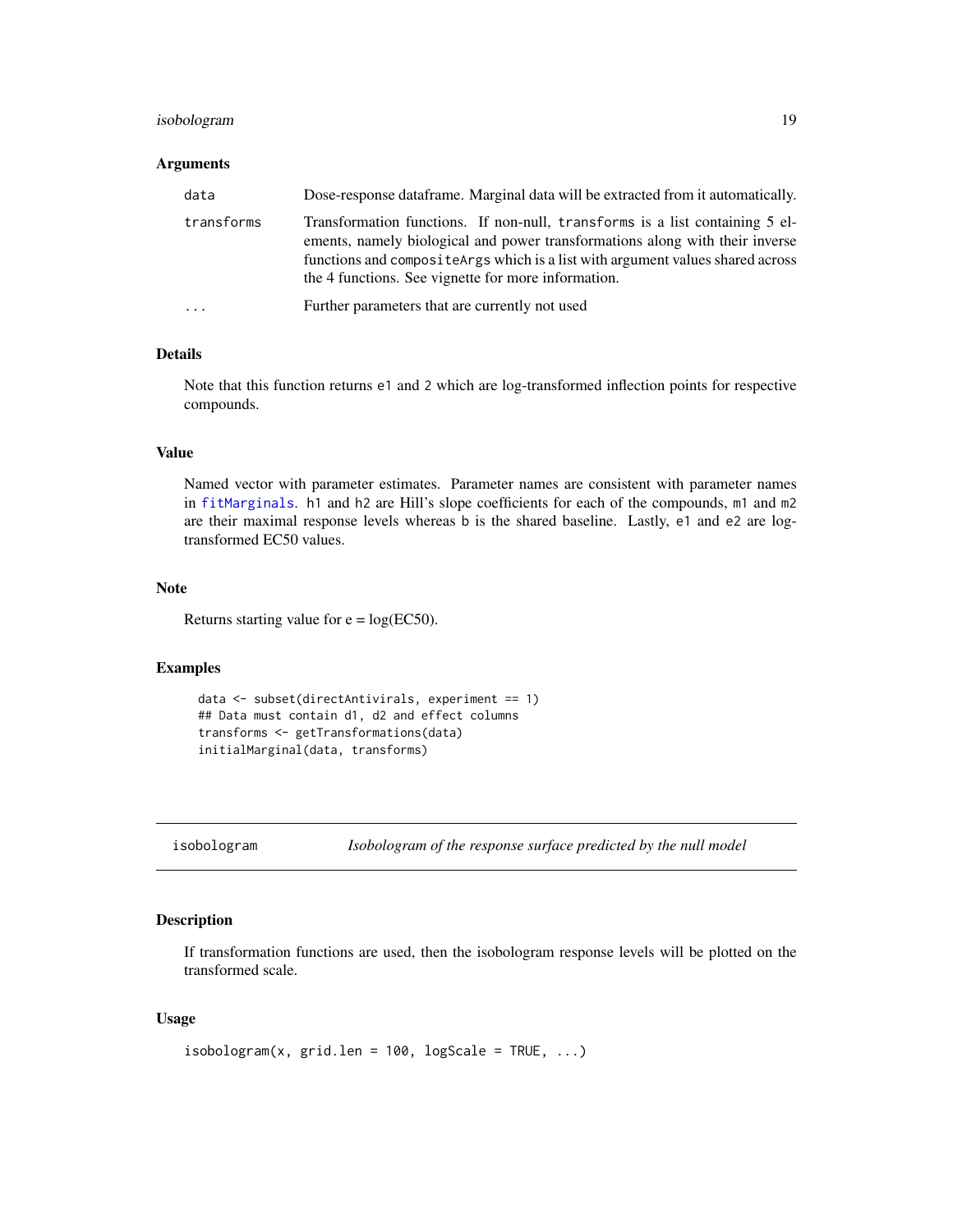### <span id="page-19-0"></span>Arguments

| $\boldsymbol{\mathsf{x}}$ | Output of fitSurface                                                                                                                                                                                                                                                                                                |
|---------------------------|---------------------------------------------------------------------------------------------------------------------------------------------------------------------------------------------------------------------------------------------------------------------------------------------------------------------|
| grid.len                  | Number of concentrations to plot for each compound in the contour plot. An<br>evenly spaced grid of doses will be generated for each compound given its re-<br>spective observed minimum and maximum doses. Note that grid. len^2 com-<br>putations will be needed later so this number should stay reasonably low. |
| logScale                  | If logScale = TRUE, then grid of doses is evenly spaced in the logarithmic<br>scale.                                                                                                                                                                                                                                |
| .                         | Further parameters that are not used at this moment.                                                                                                                                                                                                                                                                |

L4 *4-parameter logistic dose-response function*

### Description

4-parameter logistic dose-response function

#### Usage

L4(dose, b, L, U, logEC50)

### Arguments

| Hill's coefficient (slope of the curve)<br>h          |  |
|-------------------------------------------------------|--|
| Baseline effect (at zero dose)                        |  |
| Asymptote effect (at infinite dose)                   |  |
| Point of inflection (in logarithmic terms)<br>logEC50 |  |

| marginalNLS |         | Fit two 4-parameter log-logistic functions with non-linear least |  |  |  |
|-------------|---------|------------------------------------------------------------------|--|--|--|
|             | sauares |                                                                  |  |  |  |

### Description

This function does not automatically extract marginal data and requires model input obtained from [constructFormula](#page-4-1).

```
marginalNLS(data, transforms = NULL, start, model, nlsfn = nls, ...)
```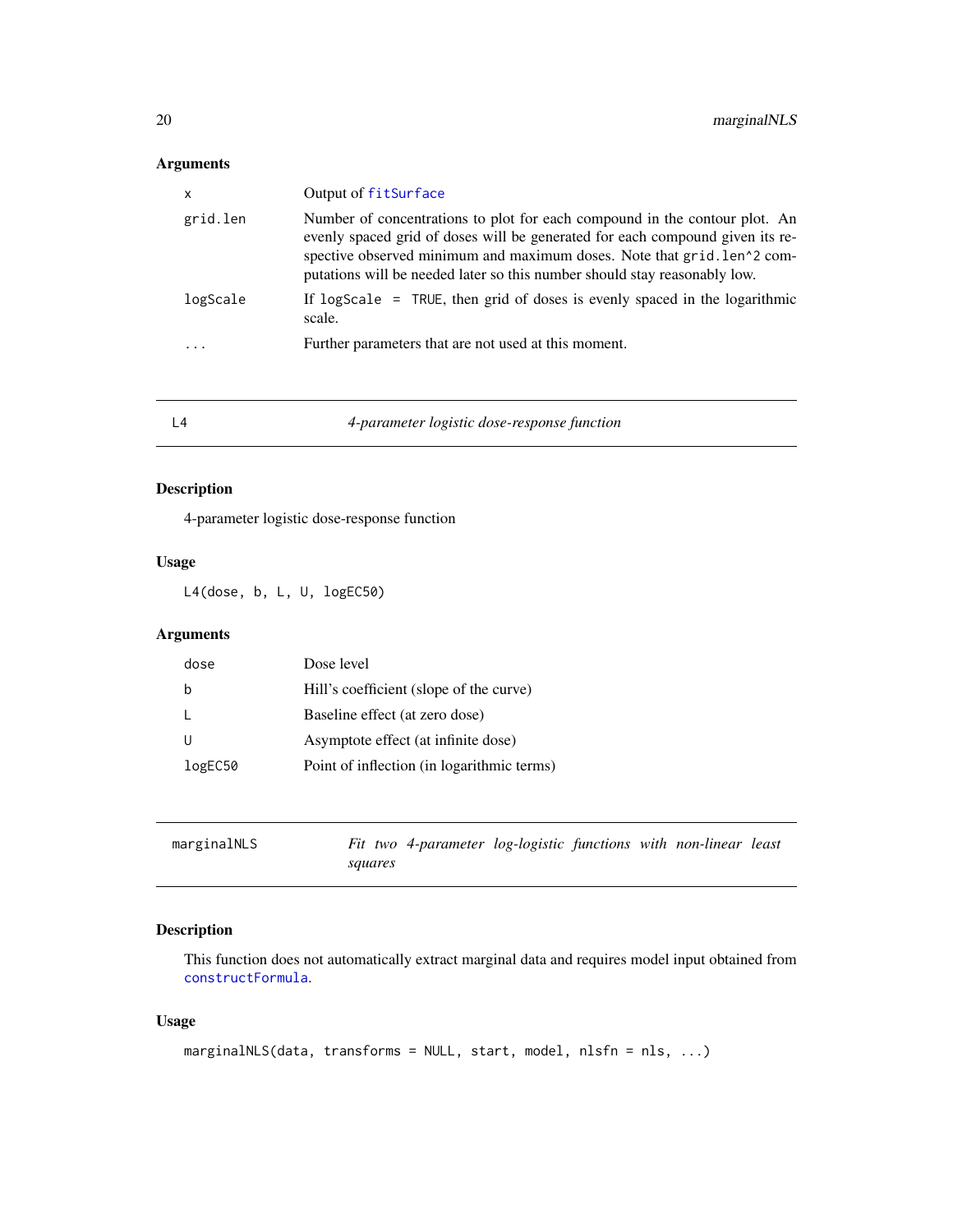### <span id="page-20-0"></span>marginalOptim 21

#### **Arguments**

| data       | Dose-response data frame. Marginal data will be extracted from it automatically.                                                                                                                                                                                                                       |
|------------|--------------------------------------------------------------------------------------------------------------------------------------------------------------------------------------------------------------------------------------------------------------------------------------------------------|
| transforms | Transformation functions. If non-null, transforms is a list containing 5 el-<br>ements, namely biological and power transformations along with their inverse<br>functions and composite Args which is a list with argument values shared across<br>the 4 functions. See vignette for more information. |
| start      | Starting parameter values. If not specified, they will be obtained from initial Marginal.                                                                                                                                                                                                              |
| model      | List with model parameters. Typically, this is an output from construct Formula.                                                                                                                                                                                                                       |
| nlsfn      | Non-linear least-squares optimizer function                                                                                                                                                                                                                                                            |
| .          | Further arguments that are passed to the optimizer function, such as lower or<br>upper (for the "nlslm" method), or control.                                                                                                                                                                           |
|            |                                                                                                                                                                                                                                                                                                        |

marginalOptim *Fit two 4-parameter log-logistic functions with common baseline*

#### Description

This function is an alternative to non-linear least squares and provides optimization framework with [optim](#page-0-0) function. It is however noticeably slower than NLS methods and can be especially time consuming in large datasets, in particular if bootstrap statistics are calculated.

#### Usage

```
marginalOptim(data, transforms = NULL, start, model, ...)
```
### Arguments

| data       | Dose-response dataframe. Marginal data will be extracted from it automatically.                                                                                                                                                                                                                        |
|------------|--------------------------------------------------------------------------------------------------------------------------------------------------------------------------------------------------------------------------------------------------------------------------------------------------------|
| transforms | Transformation functions. If non-null, transforms is a list containing 5 el-<br>ements, namely biological and power transformations along with their inverse<br>functions and composite Args which is a list with argument values shared across<br>the 4 functions. See vignette for more information. |
| start      | Starting parameter values. If not specified, they will be obtained from initial Marginal.                                                                                                                                                                                                              |
| model      | List with model parameters. Typically, this is an output from construct Formula.                                                                                                                                                                                                                       |
| $\cdots$   | Further parameters passed to optim function                                                                                                                                                                                                                                                            |

### Value

Variance-covariance matrix which is returned by [optim](#page-0-0) is based on the fact that minimization of sum-of-squared residuals leads essentially to a maximum likelihood estimator and so variancecovariance matrix can be estimated using inverse Hessian evaluated at the optimal parameters. In some cases, so obtained variance-covariance matrix might not be positive-definite which probably means that estimates are unstable because of either a poor choice of initial values or poor properties of the data itself.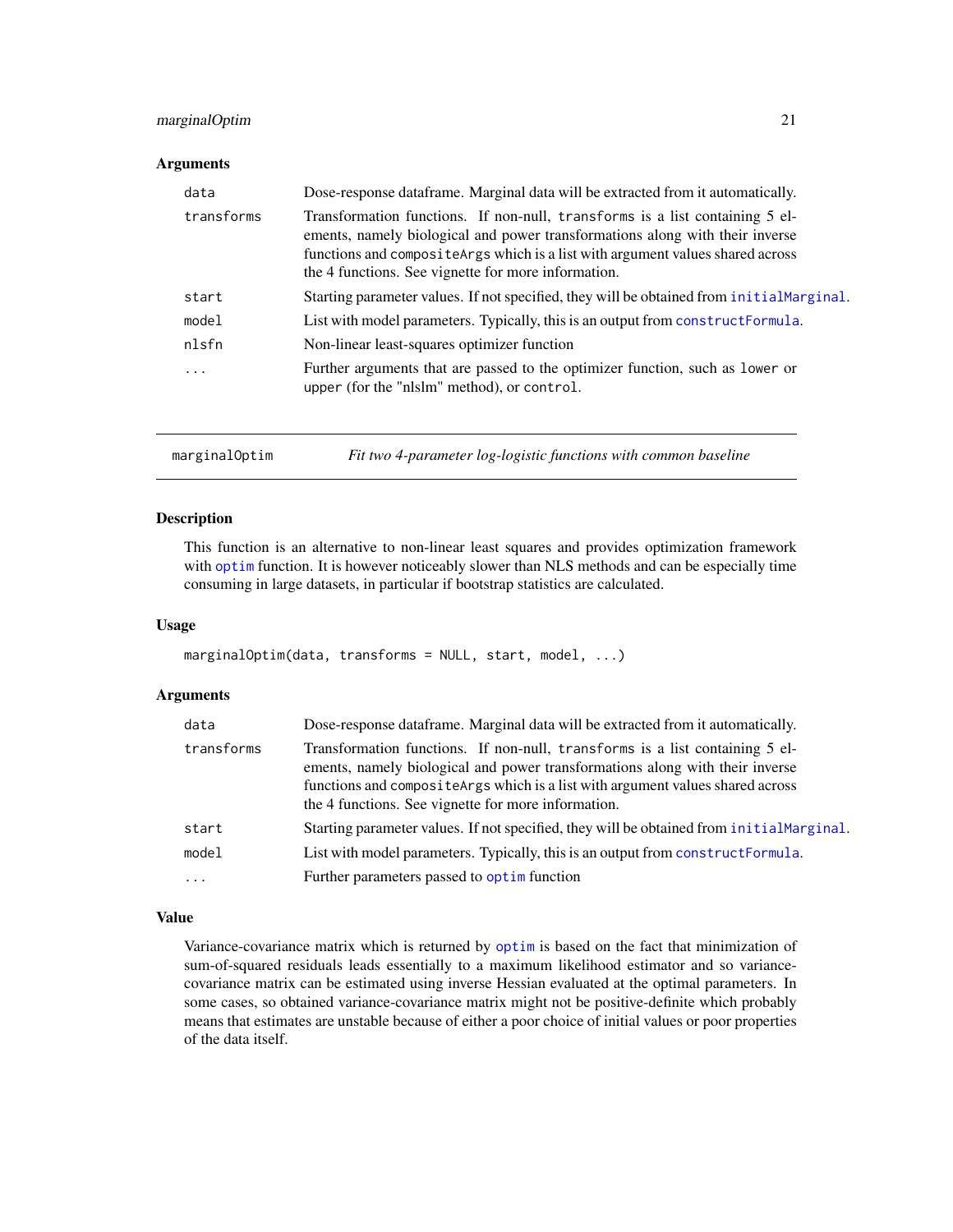### <span id="page-21-1"></span><span id="page-21-0"></span>Description

[maxR](#page-21-1) computes maxR statistics for each off-axis dose combination given the data provided. It provides a summary with results indicating whether a given point is estimated to be synergetic or antagonistic. These can be based either on normal approximation or a fully bootstrapped distribution of the statistics.

### Usage

```
maxR(data, fitResult, transforms = fitResult$transforms,
  null_model = c("loewe", "hsa", "bliss"), Ymean, CP, reps,
 nested\_bootstrap = FALSE, B.B = NULL, B.CP = NULL, cutoff = 0.95,cl = NULL, method = c("equal", "model", "unequal"), ...
```

| data       | Dose-response dataframe.                                                                                                                                                                                                                                                                                                                                                                                                                                                                                                                                                                                                                                                                                |
|------------|---------------------------------------------------------------------------------------------------------------------------------------------------------------------------------------------------------------------------------------------------------------------------------------------------------------------------------------------------------------------------------------------------------------------------------------------------------------------------------------------------------------------------------------------------------------------------------------------------------------------------------------------------------------------------------------------------------|
| fitResult  | Monotherapy (on-axis) model fit, e.g. produced by fitMarginals. It has to be a<br>"MarginalFit" object or a list containing df, sigma, coef, shared_asymptote<br>and method elements for, respectively, marginal model degrees of freedom,<br>residual standard deviation, named vector of coefficient estimates, logical value<br>of whether shared asymptote is imposed and method for estimating marginal<br>models during bootstrapping (see fitMarginals). If biological and power trans-<br>formations were used in marginal model estimation, fitResult should contain<br>transforms elements with these transformations. Alternatively, these can also<br>be specified via transforms argument. |
| transforms | Transformation functions. If non-null, transforms is a list containing 5 el-<br>ements, namely biological and power transformations along with their inverse<br>functions and compositeArgs which is a list with argument values shared across<br>the 4 functions. See vignette for more information.                                                                                                                                                                                                                                                                                                                                                                                                   |
| null_model | Specified null model for the expected response surface. Currently, allowed op-<br>tions are "loewe" for generalized Loewe model, and "hsa" for Highest Single<br>Agent model.                                                                                                                                                                                                                                                                                                                                                                                                                                                                                                                           |
| Ymean      | Aggregate summary of off-axis predicted responses. In particular, it should con-<br>tain "effect - predicted" column. If Ymean is missing, it will be calculated<br>automatically from output of predictOffAxis function.                                                                                                                                                                                                                                                                                                                                                                                                                                                                               |
| СP         | Prediction covariance matrix. If not specified, it will be estimated by bootstrap<br>using B.CP iterations.                                                                                                                                                                                                                                                                                                                                                                                                                                                                                                                                                                                             |
| reps       | Numeric vector containing number of replicates for each off-axis dose combina-<br>tion. If missing, it will be calculated automatically from output of predictOffAxis<br>function.                                                                                                                                                                                                                                                                                                                                                                                                                                                                                                                      |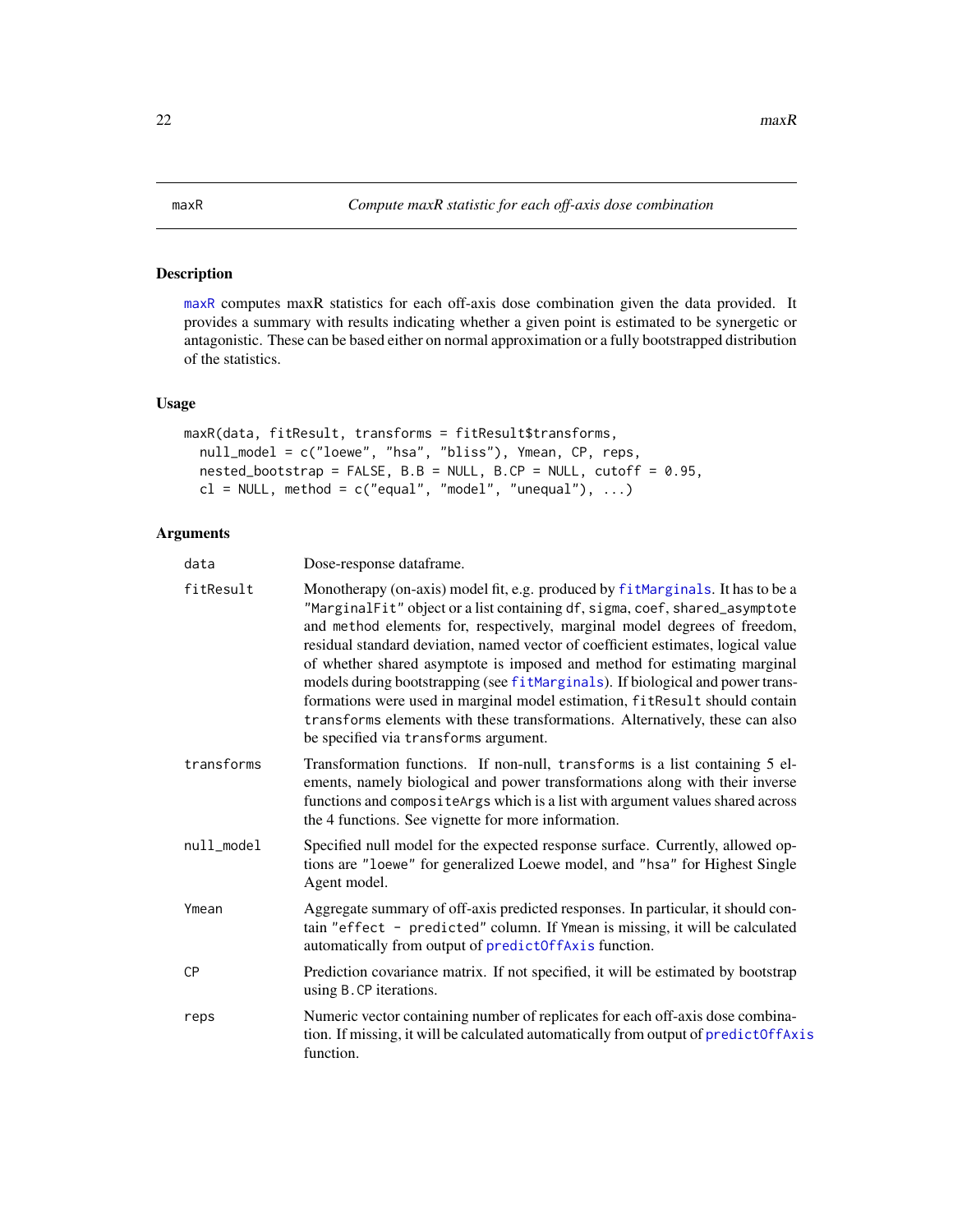#### <span id="page-22-0"></span> $maxR$  23

| nested_bootstrap |                                                                                                                                                                                                                                                                                                                                                                                                                                                                                                                                                                                              |
|------------------|----------------------------------------------------------------------------------------------------------------------------------------------------------------------------------------------------------------------------------------------------------------------------------------------------------------------------------------------------------------------------------------------------------------------------------------------------------------------------------------------------------------------------------------------------------------------------------------------|
|                  | When statistics are calculated, if nested_bootstrap = TRUE, $CP$ matrix is<br>recalculated at each bootstrap iteration of B.B using B.CP iterations. Using<br>such nested bootstrap may however significantly increase computational time.<br>If nested_bootstrap = FALSE, CP bootstrapped data reuses CP matrix calcu-<br>lated from the original data.                                                                                                                                                                                                                                     |
| B.B              | Number of iterations to use in bootstrapping null distribution for either meanR<br>or maxR statistics.                                                                                                                                                                                                                                                                                                                                                                                                                                                                                       |
| B.CP             | Number of bootstrap iterations to use for CP matrix estimation                                                                                                                                                                                                                                                                                                                                                                                                                                                                                                                               |
| cutoff           | Cut-off to use in maxR procedure for declaring non-additivity (default is 0.95).                                                                                                                                                                                                                                                                                                                                                                                                                                                                                                             |
| cl               | If parallel computations are desired, c1 should be a cluster object created by<br>makeCluster. If parallel computing is active, progress reporting messages are<br>not necessarily ordered as it should be expected.                                                                                                                                                                                                                                                                                                                                                                         |
| method           | What assumption should be used for the variance of on- and off-axis points. This<br>argument can take one of the values from c("equal", "model", "unequal").<br>With the value "equal" as the default. "equal" assumes that both on- and off-<br>axis points have the same variance, "unequal" estimates a different parameter<br>for on- and off-axis points and "model" predicts variance based on the average<br>effect of an off-axis point. If no transformations are used the "model" method<br>is recommended. If transformations are used, only the "equal" method can be<br>chosen. |
|                  | Further arguments that will be later passed to generateData function during<br>bootstrapping                                                                                                                                                                                                                                                                                                                                                                                                                                                                                                 |

#### Value

This function returns a maxR object with estimates for the maxR statistical test. maxR object is essentially a list with appropriately named elements.

In particular, maxR object contains "Ymean" element which is a summary table of maxR test results for each dose combination. This table contains mean deviation from the predicted surface, normalized deviation ("absR") as well as a statistical call whether this deviation is significant. Distributional information on which these calls are made can be retrieved from the attributes of the "Ymean" dataframe.

Also, maxR object contains "Call" element which indicates the general direction of the deviation of the observed surface from the null. This call is based on the strongest local deviation in the "Ymean" table. 4 values are available here: "Syn", "Ant", "None", "Undefined". If one compound acts as an agonist while another one is an antagonist, then a deviation from the null is classified as "Undefined". If both compounds act in the same direction, then a stronger than individual effect is classified as synergy while a weaker effect would be classified as antagonism.

#### Examples

```
data <- subset(directAntivirals, experiment == 2)
## Data must contain d1, d2 and effect columns
fitResult <- fitMarginals(data)
CP \leq CPBootstrap(data, fitResult, null_model = "loewe", B.CP = 5)
maxR(data, fitResult, null_model = "loewe", CP = CP)
```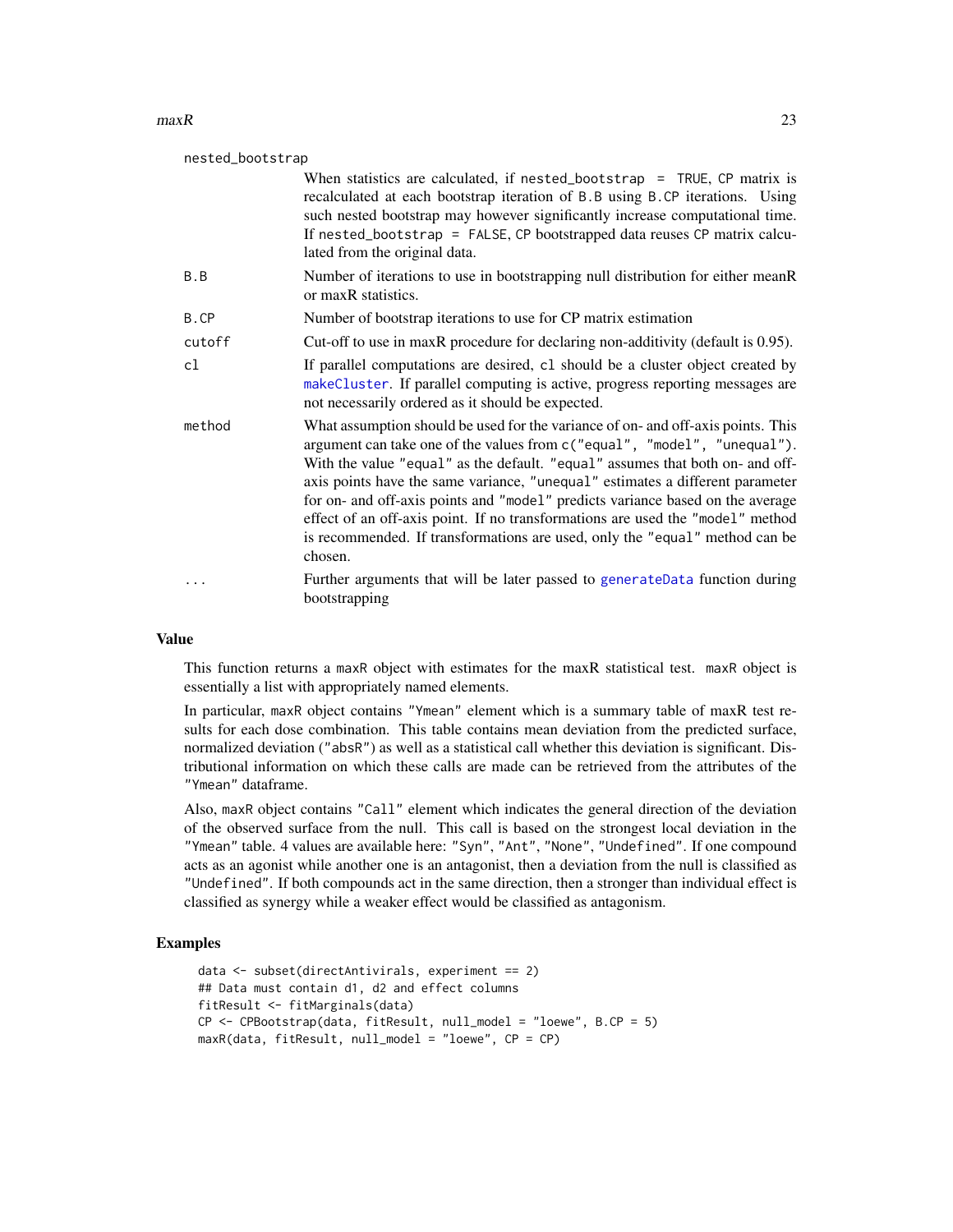<span id="page-23-1"></span><span id="page-23-0"></span>

### Description

[meanR](#page-23-1) computes the meanR statistic for the provided model and returns the computed F-statistic and the estimated p-value. p-value can be calculated either by assuming an exact distribution or using bootstrapping procedure. In the latter case, null distribution of bootstrapped F-statistics is also returned.

#### Usage

```
meanR(data, fitResult, transforms = fitResult$transforms,
  null_model = c("loewe", "hsa", "bliss"), R, CP, reps,
 nested\_bootstrap = FALSE, B.B = NULL, B.CP = NULL, c1 = NULL,method = c("equal", "model", "unequal"), ...)
```

| data       | Dose-response dataframe.                                                                                                                                                                                                                                                                                                                                                                                                                                                                                                                                                                                                                                                                                |
|------------|---------------------------------------------------------------------------------------------------------------------------------------------------------------------------------------------------------------------------------------------------------------------------------------------------------------------------------------------------------------------------------------------------------------------------------------------------------------------------------------------------------------------------------------------------------------------------------------------------------------------------------------------------------------------------------------------------------|
| fitResult  | Monotherapy (on-axis) model fit, e.g. produced by fitMarginals. It has to be a<br>"MarginalFit" object or a list containing df, sigma, coef, shared_asymptote<br>and method elements for, respectively, marginal model degrees of freedom,<br>residual standard deviation, named vector of coefficient estimates, logical value<br>of whether shared asymptote is imposed and method for estimating marginal<br>models during bootstrapping (see fitMarginals). If biological and power trans-<br>formations were used in marginal model estimation, fitResult should contain<br>transforms elements with these transformations. Alternatively, these can also<br>be specified via transforms argument. |
| transforms | Transformation functions. If non-null, transforms is a list containing 5 el-<br>ements, namely biological and power transformations along with their inverse<br>functions and compositeArgs which is a list with argument values shared across<br>the 4 functions. See vignette for more information.                                                                                                                                                                                                                                                                                                                                                                                                   |
| null model | Specified null model for the expected response surface. Currently, allowed op-<br>tions are "loewe" for generalized Loewe model, and "hsa" for Highest Single<br>Agent model.                                                                                                                                                                                                                                                                                                                                                                                                                                                                                                                           |
| R          | Numeric vector containing mean deviation of predicted response surface from<br>the observed one at each of the off-axis points. If missing, it will be calculated<br>automatically from output of predictOffAxis function.                                                                                                                                                                                                                                                                                                                                                                                                                                                                              |
| СP         | Matrix which is part of covariance matrix for the R argument                                                                                                                                                                                                                                                                                                                                                                                                                                                                                                                                                                                                                                            |
| reps       | Numeric vector containing number of replicates for each off-axis dose combina-<br>tion. If missing, it will be calculated automatically from output of predictOffAxis<br>function.                                                                                                                                                                                                                                                                                                                                                                                                                                                                                                                      |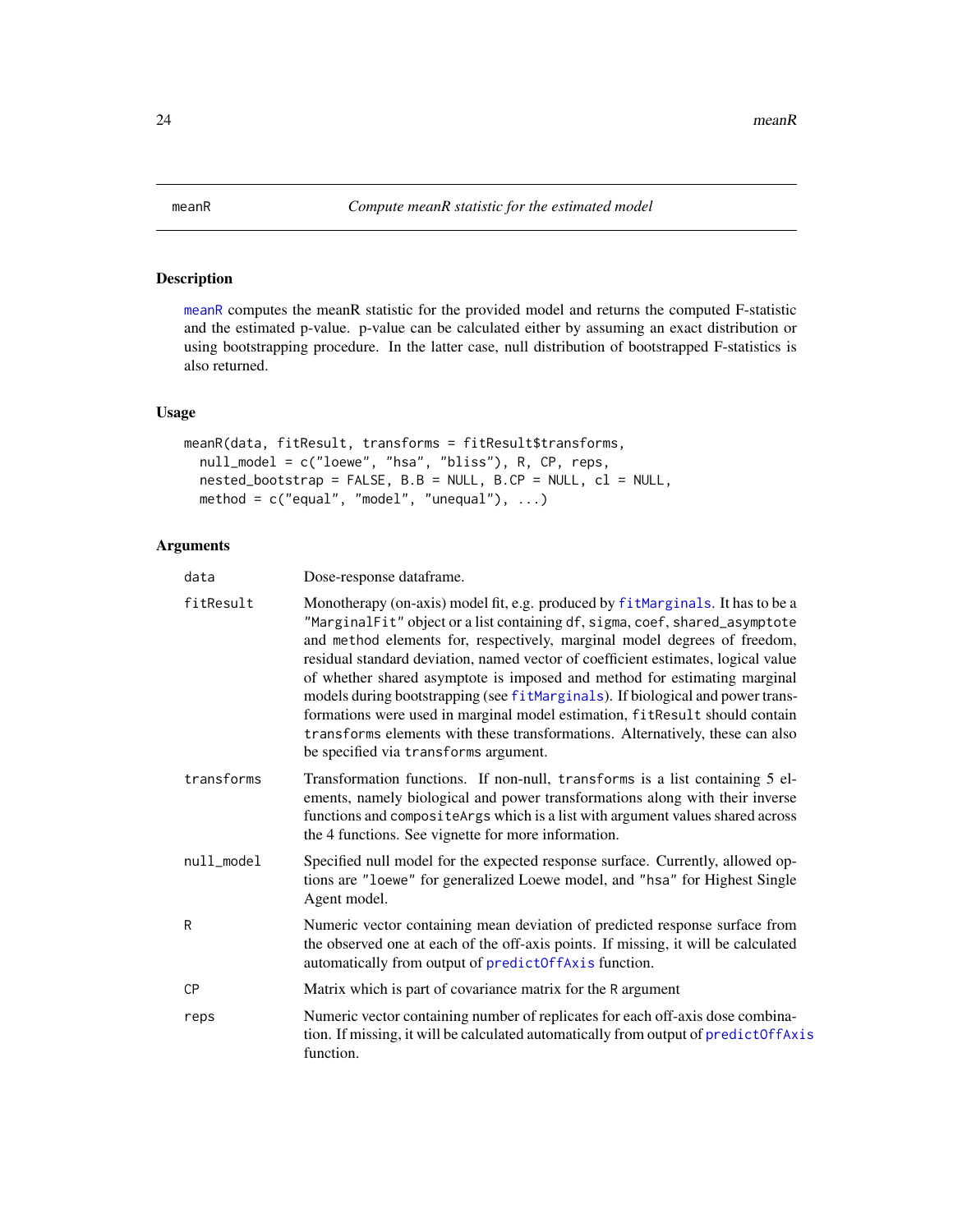### <span id="page-24-0"></span>optim.boxcox 25

| nested_bootstrap |                                                                                                                                                                                                                                                                                                                                                                                                                                                                                                                                                                                              |
|------------------|----------------------------------------------------------------------------------------------------------------------------------------------------------------------------------------------------------------------------------------------------------------------------------------------------------------------------------------------------------------------------------------------------------------------------------------------------------------------------------------------------------------------------------------------------------------------------------------------|
|                  | When statistics are calculated, if nested_bootstrap = TRUE, CP matrix is<br>recalculated at each bootstrap iteration of B.B using B.CP iterations. Using<br>such nested bootstrap may however significantly increase computational time.<br>If nested_bootstrap = FALSE, CP bootstrapped data reuses CP matrix calcu-<br>lated from the original data.                                                                                                                                                                                                                                       |
| B.B              | Number of iterations to use in bootstrapping null distribution for either meanR<br>or maxR statistics.                                                                                                                                                                                                                                                                                                                                                                                                                                                                                       |
| B.CP             | Number of bootstrap iterations to use for CP matrix estimation                                                                                                                                                                                                                                                                                                                                                                                                                                                                                                                               |
| c1               | If parallel computations are desired, c1 should be a cluster object created by<br>makeCluster. If parallel computing is active, progress reporting messages are<br>not necessarily ordered as it should be expected.                                                                                                                                                                                                                                                                                                                                                                         |
| method           | What assumption should be used for the variance of on- and off-axis points. This<br>argument can take one of the values from c("equal", "model", "unequal").<br>With the value "equal" as the default. "equal" assumes that both on- and off-<br>axis points have the same variance, "unequal" estimates a different parameter<br>for on- and off-axis points and "model" predicts variance based on the average<br>effect of an off-axis point. If no transformations are used the "model" method<br>is recommended. If transformations are used, only the "equal" method can be<br>chosen. |
|                  | Further arguments that will be later passed to generateData function during<br>bootstrapping                                                                                                                                                                                                                                                                                                                                                                                                                                                                                                 |

#### Value

This function returns a meanR object with estimates for the meanR statistical test. meanR object is essentially a list with appropriately named elements.

meanR object list includes notably the calculated F-statistic, p-value and degrees of freedom ("n1" and "df0" respectively) used to find the critical value of the F-distribution under the null.

If [meanR](#page-23-1) test is run with bootstrapping, then p-value estimate is based on boostrapped null distribution of test statistic and an additional element "FDist" (of class "ecdf") is returned.

#### Examples

```
data <- subset(directAntivirals, experiment == 2)
## Data must contain d1, d2 and effect columns
fitResult <- fitMarginals(data)
CP <- CPBootstrap(data, fitResult, null_model = "loewe", B.CP = 5)
meanR(data, fitResult, null_model = "loewe", CP = CP)
```
<span id="page-24-1"></span>optim.boxcox *Find optimal Box-Cox transformation parameters*

### Description

Find optimal Box-Cox transformation parameters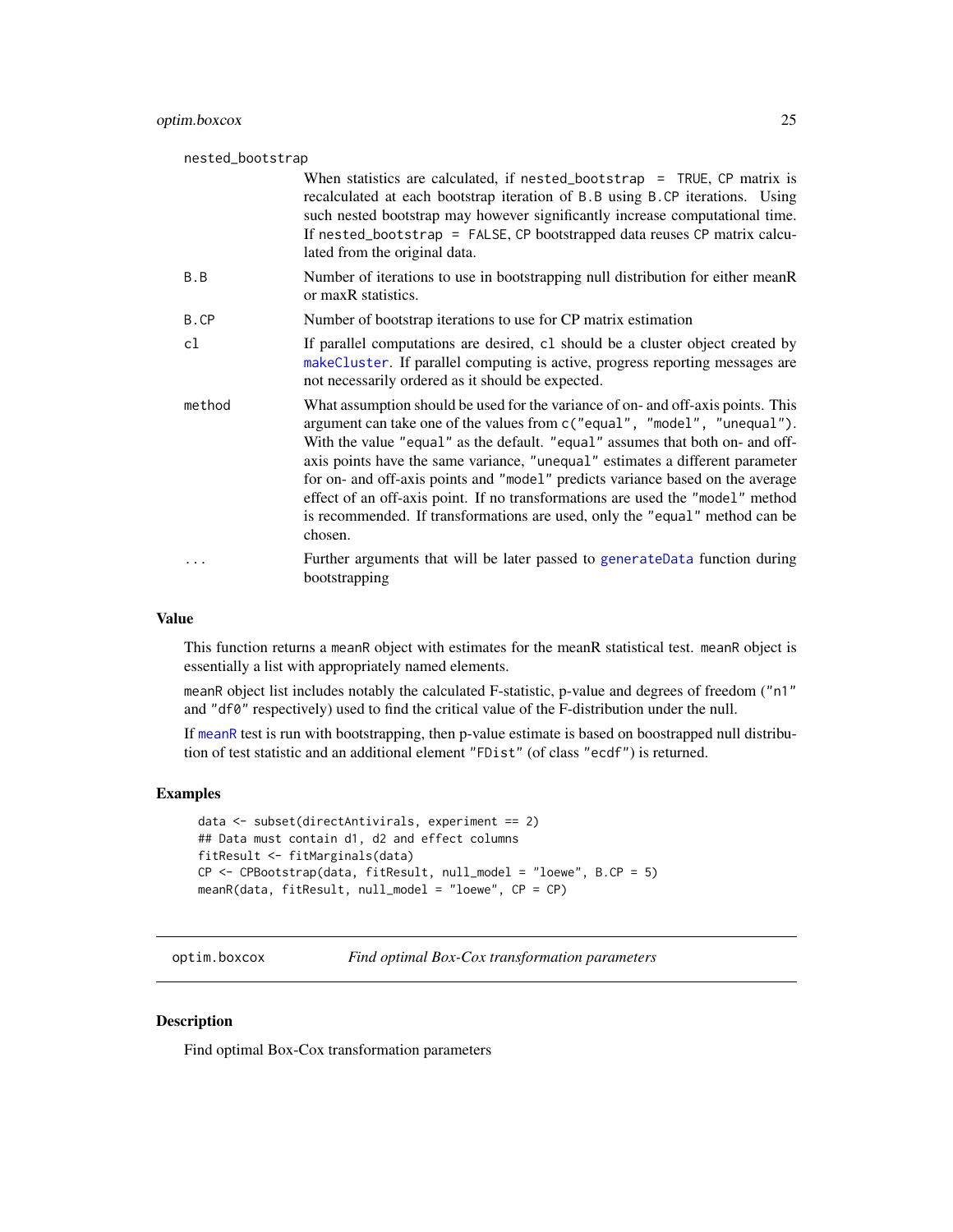### <span id="page-25-0"></span>Usage

optim.boxcox(value, fac, shift = FALSE)

### Arguments

| value | Response variable in the data, e.g. "effect" column                                                                                                                                    |
|-------|----------------------------------------------------------------------------------------------------------------------------------------------------------------------------------------|
| fac   | Factor indicating groups of replicates, e.g. interaction(d1,d2)                                                                                                                        |
| shift | Whether to use 2-parameter Box-Cox transformation. Input may be TRUE/FALSE<br>or a numeric value indicating the shift parameter to use. If FALSE, shift parame-<br>ter is set to zero. |

### Value

Numeric vector with power and shift parameter in that order.

### Examples

```
data <- subset(directAntivirals, experiment == 1)
optim.boxcox(data$effect, interaction(data$d1, data$d2))
```

| outsidePoints | List non-additive points |  |
|---------------|--------------------------|--|
|---------------|--------------------------|--|

### Description

List all points with corresponding p-values declared non-additive by the maxR statistical test.

#### Usage

outsidePoints(maxR, B = 10000)

### Arguments

| maxR | maxR statistics table returned by Ymean component from the output of maxR<br>function. This can also be "maxR" element in the output of fitSurface func-<br>tion.                                               |
|------|-----------------------------------------------------------------------------------------------------------------------------------------------------------------------------------------------------------------|
| B    | Iterations to use for the distribution of the maxR statistic. This is only used if<br>Ymean dataframe does not have a "distr" attribute attached as is normally done<br>when using fitSurface or maxR function. |

### Value

Returns a dataframe listing only dose combinations that exhibit significant deviations from the expected response surface.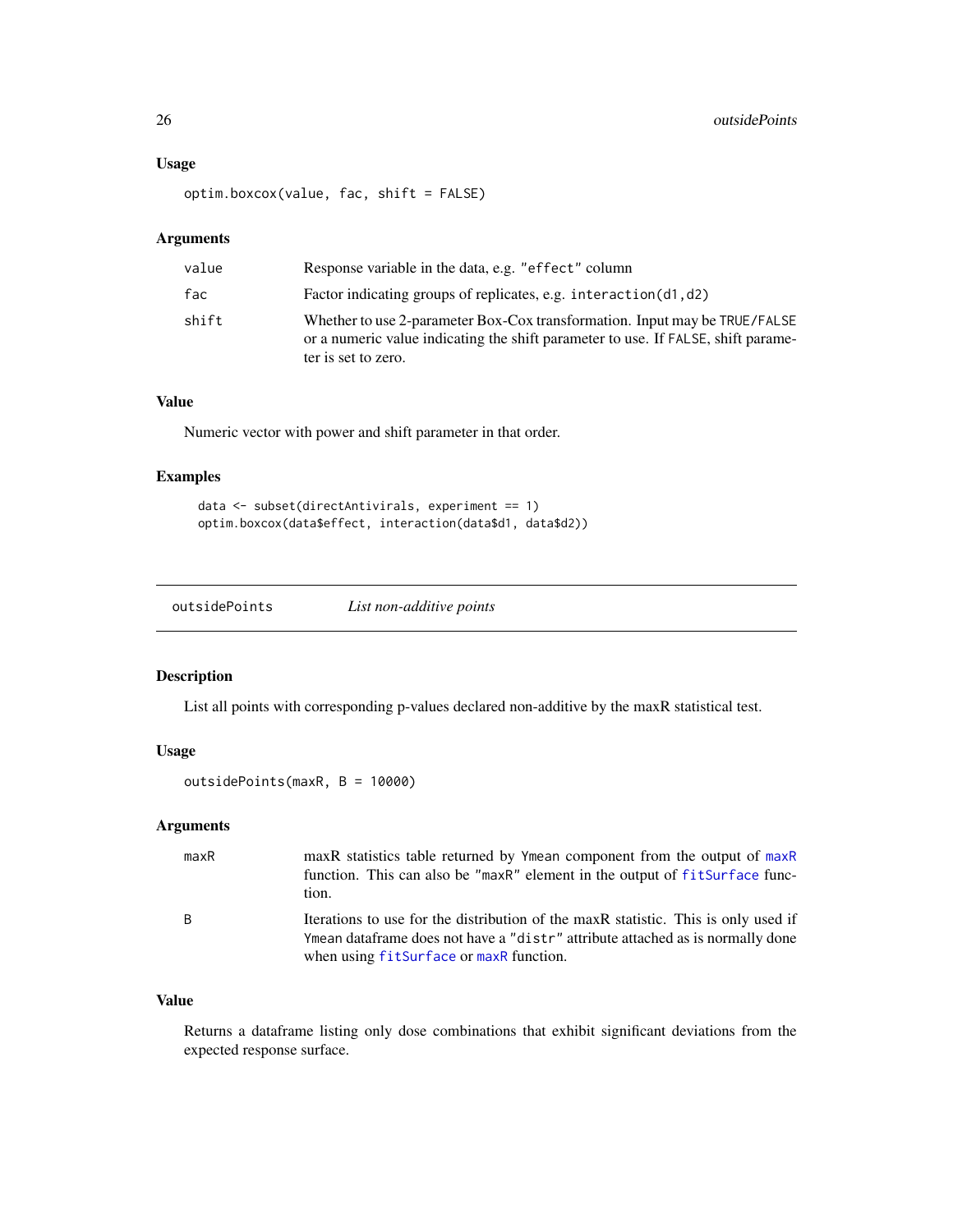### <span id="page-26-0"></span>plot.MarginalFit 27

#### Examples

```
data <- subset(directAntivirals, experiment == 2)
## Data must contain d1, d2 and effect columns
fitResult <- fitMarginals(data)
CP \leq CPBootstrap(data, fitResult, null_model = "loewe", B.CP = 5)
statM <- maxR(data, fitResult, null_model = "loewe", CP = CP)
outsidePoints(statM$Ymean)
```
plot.MarginalFit *Plot monotherapy curve estimates*

#### Description

Plot monotherapy curve estimates

#### Usage

```
## S3 method for class 'MarginalFit'
plot(x, ncol = 2, logScale = TRUE, ...)
```
#### Arguments

| X        | Output of fitMarginals function or a "MarginalFit" object |
|----------|-----------------------------------------------------------|
| ncol     | Number of plots per row                                   |
| logScale | Whether x-axis should be plotted on a logarithmic scale   |
| $\cdot$  | Further arguments                                         |

#### Value

Returns a ggplot object. It can be consequently modified by using standard operations on ggplot objects (if ggplot2 package is loaded).

<span id="page-26-1"></span>plot.maxR *Plot of maxR object*

#### Description

Plot of maxR object

```
## S3 method for class 'maxR'
plot(x, main = "Contour plot for maxR",xlab = "Dose (Compound 1)", ylab = "Dose (Compound 2)",
  colorPalette = c("blue", "white", "red"), logScale = TRUE,
 zTransform = function(z) { \qquad z }, plevels = c(0.7, 0.8, 0.9, 0.95,
  0.99, 0.999), cutoff = max(plevels), maxshow = NULL, ...)
```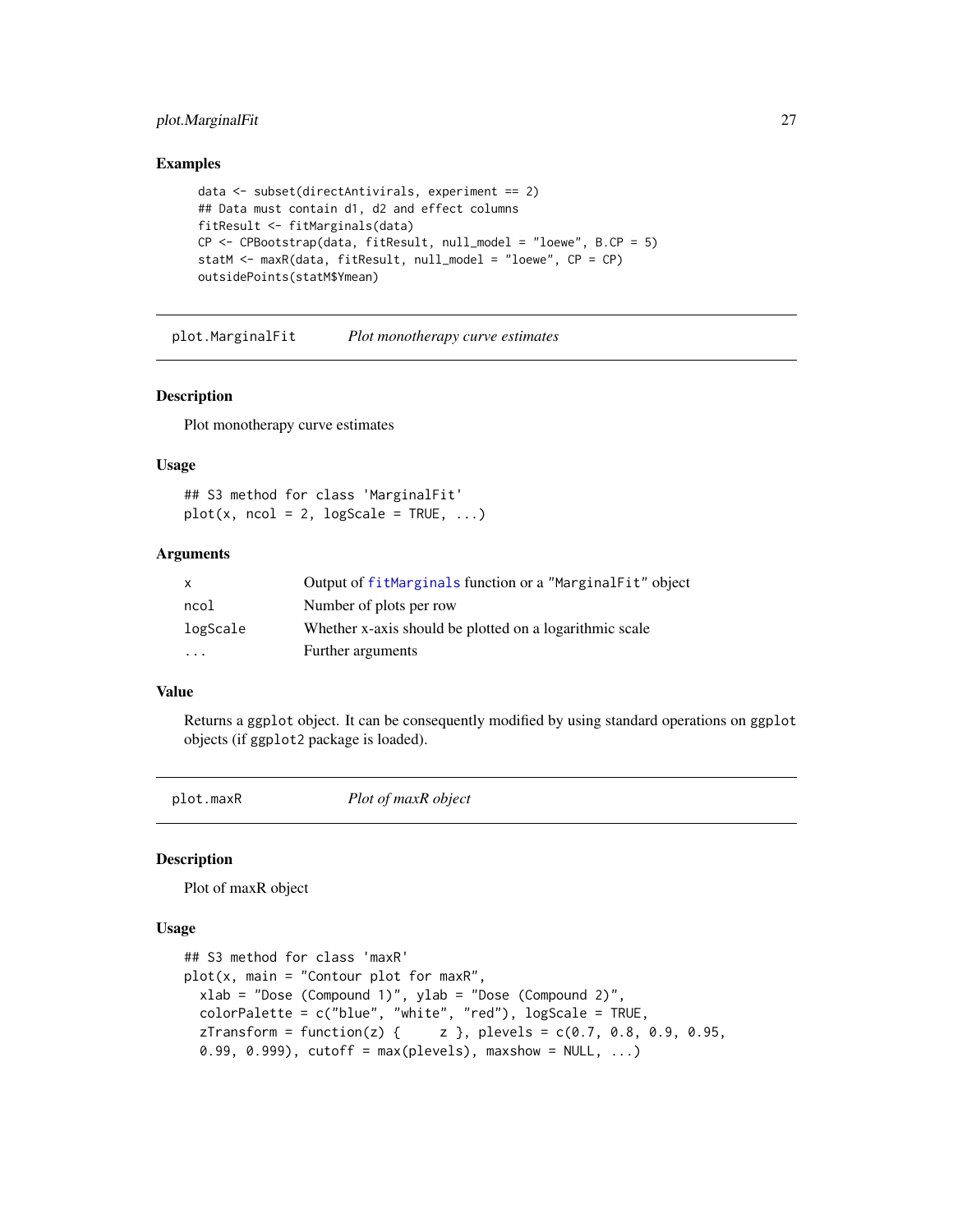### Arguments

| Output of maxR. This can also be "maxR" element in the output of fitSurface.           |
|----------------------------------------------------------------------------------------|
| Fixed non-moving title for the 3D plot                                                 |
| X axis label using font, size and color par(c("font.lab", "cex.lab", "col.lab")).      |
| Y axis label, same font attributes as xlab.                                            |
| Vector of color names for surface                                                      |
| Draw doses on log-scale (setting zeroes to be finite constant)                         |
| Optional transformation function for z-axis. By default, identity function is<br>used. |
| Probability levels used to generate a color scale                                      |
| Probability cutoff to use for range of colors                                          |
| Forced value for range of colors                                                       |
| Further arguments that are passed to format function for formatting of axis<br>labels  |
|                                                                                        |

| plot.meanR | Plot bootstrapped cumulative distribution function of meanR null dis-<br><i>tribution</i> |
|------------|-------------------------------------------------------------------------------------------|
|            |                                                                                           |

### Description

Plot bootstrapped cumulative distribution function of meanR null distribution

### Usage

## S3 method for class 'meanR'  $plot(x, \ldots)$ 

| X        | Output from meanR |
|----------|-------------------|
| $\cdots$ | Further arguments |

<span id="page-27-0"></span>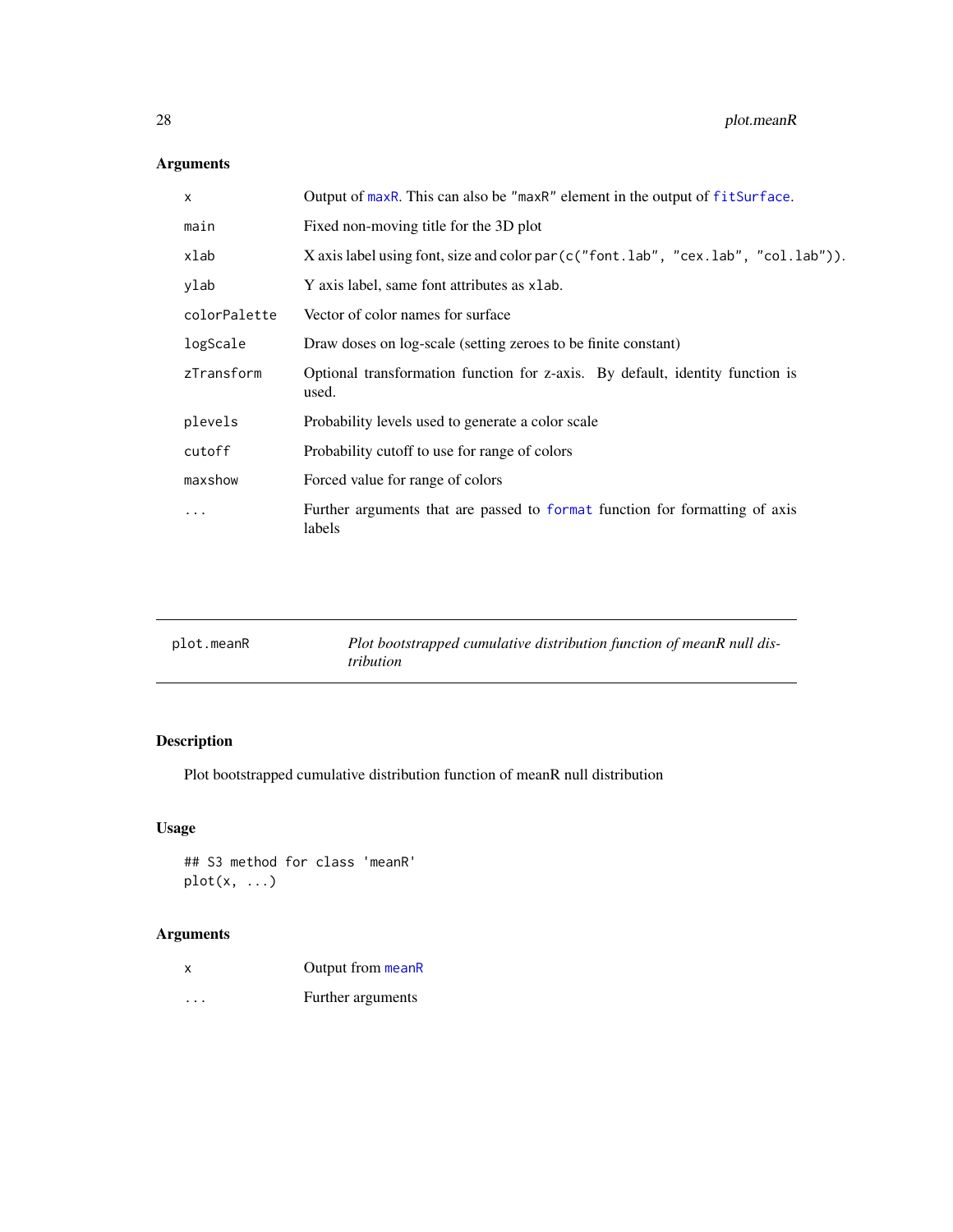<span id="page-28-2"></span><span id="page-28-0"></span>plot.ResponseSurface *Method for plotting response surface objects*

#### Description

Method for plotting response surface objects

#### Usage

```
## S3 method for class 'ResponseSurface'
plot(x, color = c("z-score", "maxR",
  "occupancy", ...)
```
#### Arguments

| x        | Output of fitSurface                                                                                                                                                                                                                                                                                                                                                                                                                                                                                                                                                                                 |
|----------|------------------------------------------------------------------------------------------------------------------------------------------------------------------------------------------------------------------------------------------------------------------------------------------------------------------------------------------------------------------------------------------------------------------------------------------------------------------------------------------------------------------------------------------------------------------------------------------------------|
| color    | Character indicating on what values surface coloring will be based.                                                                                                                                                                                                                                                                                                                                                                                                                                                                                                                                  |
|          | If color $=$ "z-score", surface coloring will be based on median of standartized<br>off-axis Z-scores. Median function can be replaced by other function using an<br>optional colorfun argument which will be passed to plot Response Surface.<br>Color breaks are determined here by standard deviation of off-axis Z-scores.<br>For color $=$ "maxR", coloring will be based on values of maxR statistic and<br>the quantile of its distribution (bootstrapped or not). If $color = "occupancy",$<br>coloring will be based on calculated occupancy rate for the respective dose com-<br>bination. |
| $\cdots$ | Further parameters passed to plot Response Surface. color By argument in this<br>method is computed automatically and thus cannot be passed to plot Response Surface.                                                                                                                                                                                                                                                                                                                                                                                                                                |
|          |                                                                                                                                                                                                                                                                                                                                                                                                                                                                                                                                                                                                      |

<span id="page-28-1"></span>plotResponseSurface *Plot response surface*

#### Description

Plot the 3-dimensional response surface predicted by one of the null models. This plot allows for a visual comparison between the null model prediction and observed points. This function is mainly used as the workhorse of [plot.ResponseSurface](#page-28-2) method.

```
plotResponseSurface(data, fitResult = NULL,
  transforms = fitResult$transforms, predSurface = NULL,
  null_model = c("loewe", "hsa", "bliss"), colorPalette = c("blue",
  "grey70", "red"), colorBy = "none", colorPoints = c("black",
  "sandybrown", "brown", "white"), breaks = c(-Inf, 0, Inf),
  radius = NULL, logScale = TRUE, colorfun = median,
```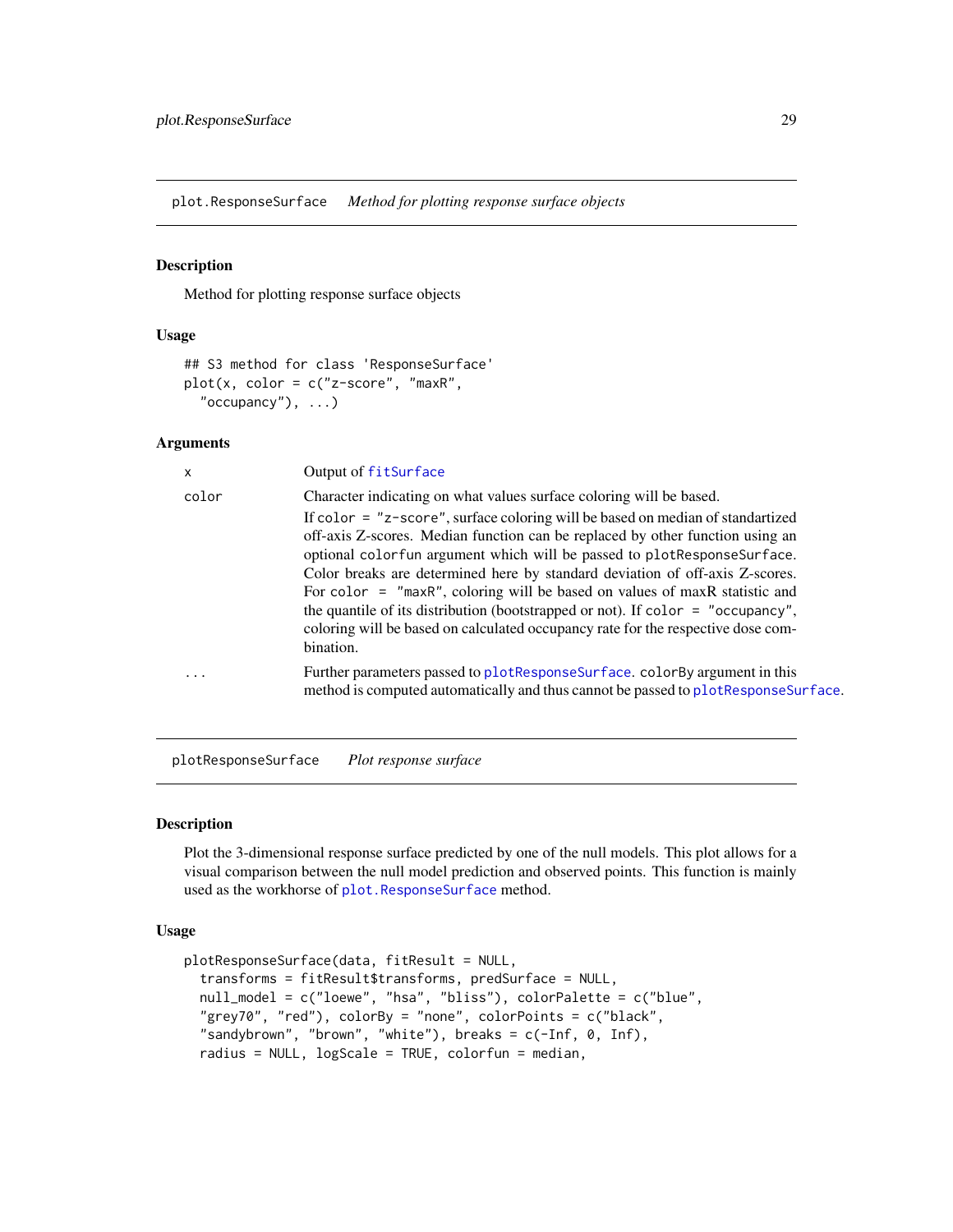```
zTransform = function(x) x, add = FALSE, main = ",
legend = TRUE, xat = "actual", yat = "actual", plotfun = NULL,
...)
```

| data         | Dose-response dataframe.                                                                                                                                                                                                                                                                                                                                                                                                                                                                                                                                                                                                                                                                                |
|--------------|---------------------------------------------------------------------------------------------------------------------------------------------------------------------------------------------------------------------------------------------------------------------------------------------------------------------------------------------------------------------------------------------------------------------------------------------------------------------------------------------------------------------------------------------------------------------------------------------------------------------------------------------------------------------------------------------------------|
| fitResult    | Monotherapy (on-axis) model fit, e.g. produced by fitMarginals. It has to be a<br>"MarginalFit" object or a list containing df, sigma, coef, shared_asymptote<br>and method elements for, respectively, marginal model degrees of freedom,<br>residual standard deviation, named vector of coefficient estimates, logical value<br>of whether shared asymptote is imposed and method for estimating marginal<br>models during bootstrapping (see fitMarginals). If biological and power trans-<br>formations were used in marginal model estimation, fitResult should contain<br>transforms elements with these transformations. Alternatively, these can also<br>be specified via transforms argument. |
| transforms   | Transformation functions. If non-null, transforms is a list containing 5 el-<br>ements, namely biological and power transformations along with their inverse<br>functions and compositeArgs which is a list with argument values shared across<br>the 4 functions. See vignette for more information.                                                                                                                                                                                                                                                                                                                                                                                                   |
| predSurface  | Vector of all predicted responses based on expand.grid(uniqueDoses). If not<br>supplied, it will be computed with predict0ffAxis function.                                                                                                                                                                                                                                                                                                                                                                                                                                                                                                                                                              |
| null_model   | If predSurface is not supplied, it is computed using one of the available null<br>models, i.e. "loewe" or "hsa". See also fitSurface.                                                                                                                                                                                                                                                                                                                                                                                                                                                                                                                                                                   |
| colorPalette | Vector of color names for surface                                                                                                                                                                                                                                                                                                                                                                                                                                                                                                                                                                                                                                                                       |
| colorBy      | This parameter determines values on which coloring is based for the 3-dimensional<br>surface. If matrix or a data frame with d1 and d2 columns is supplied, dose com-<br>binations from colorBy will be matched automatically to the appropriate dose<br>combinations in data. Unmatched dose combinations will be set to 0. This is<br>especially useful for plotting results for off-axis estimates only, e.g. off-axis Z-<br>scores or maxR test statistics. If colorBy = "colors", surface will be colored<br>using colors in colorPalette argument.                                                                                                                                                |
| colorPoints  | Colors for off-axis and on-axis points. Character vector of length four with<br>colors for 1) off-axis points; 2) on-axis points of the first drug (i.e. second drug<br>is dosed at zero); 3) on-axis points of the second drug; 4) on-axis points where<br>both drugs are dosed at zero.                                                                                                                                                                                                                                                                                                                                                                                                               |
| breaks       | Numeric vector with numerical breaks. To be used in conjunction with colorPalette<br>argument.                                                                                                                                                                                                                                                                                                                                                                                                                                                                                                                                                                                                          |
| radius       | Radius of spheres. If missing, an educated guess based on number of digits in<br>average effect will be made.                                                                                                                                                                                                                                                                                                                                                                                                                                                                                                                                                                                           |
| logScale     | Draw doses on log-scale (setting zeroes to be finite constant)                                                                                                                                                                                                                                                                                                                                                                                                                                                                                                                                                                                                                                          |
| colorfun     | If replicates in colorBy variable are present, these will be aggregated using<br>colorfun function. This can also be a custom function returning a scalar.                                                                                                                                                                                                                                                                                                                                                                                                                                                                                                                                              |
| zTransform   | Optional transformation function for z-axis. By default, identity function is<br>used.                                                                                                                                                                                                                                                                                                                                                                                                                                                                                                                                                                                                                  |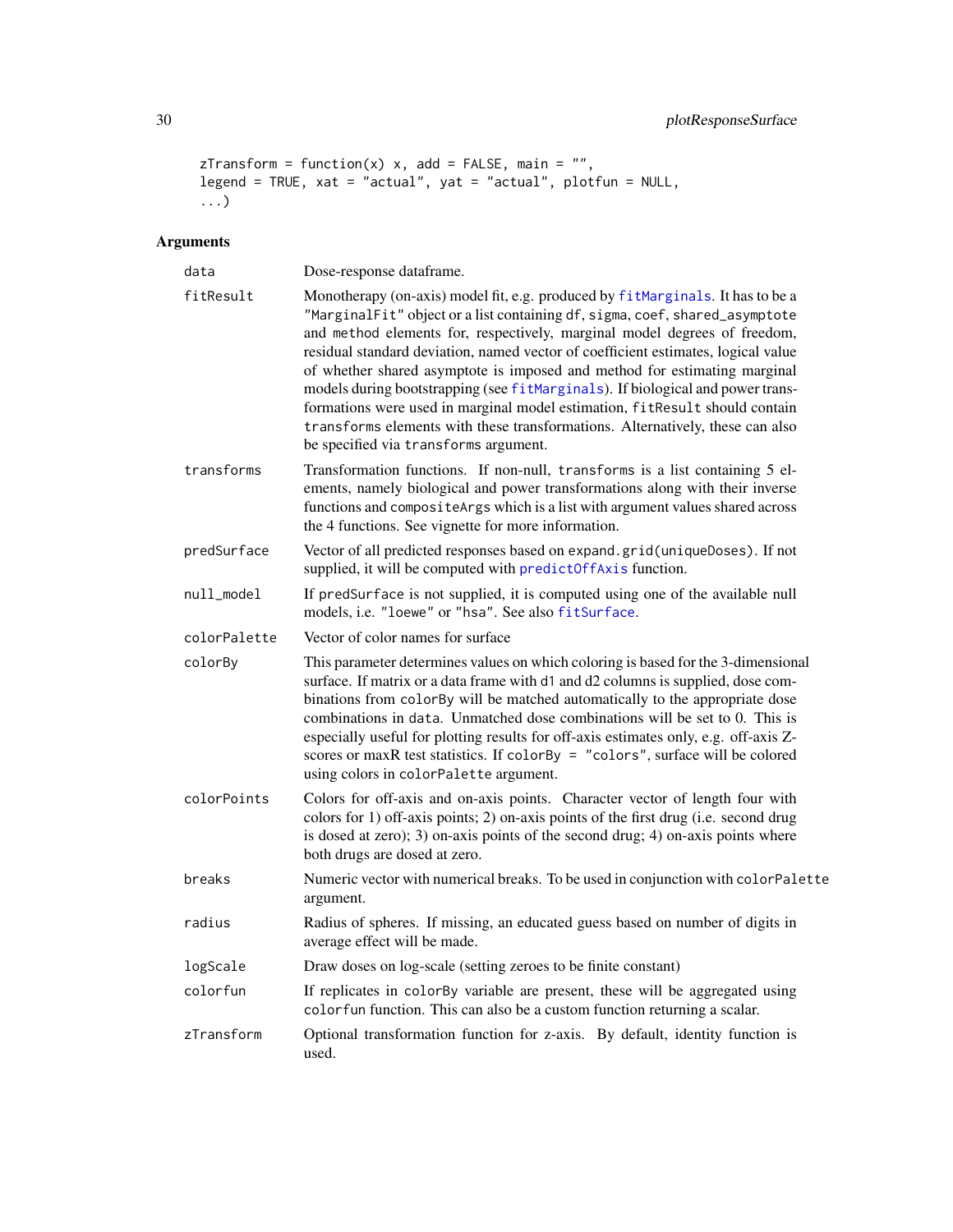### <span id="page-30-0"></span>plotResponseSurface 31

| add     | Add the predicted response surface to an existing plot. Will not draw any points,<br>just the surface. Must be called after another call to plot Response Surface.                                                                                  |
|---------|-----------------------------------------------------------------------------------------------------------------------------------------------------------------------------------------------------------------------------------------------------|
| main    | Fixed non-moving title for the 3D plot                                                                                                                                                                                                              |
| legend  | Whether legend should be added                                                                                                                                                                                                                      |
| xat     | x-axis ticks: "pretty", "actual" or a numeric vector                                                                                                                                                                                                |
| yat     | y-axis ticks: "pretty", "actual" or a numeric vector                                                                                                                                                                                                |
| plotfun | If replicates for dose combinations in data are available, points can be aggre-<br>gated using plotfun function. Typically, it will be mean, median, min or max<br>but a custom-defined function returning a scalar from a vector is also possible. |
|         | Further arguments to format axis labels                                                                                                                                                                                                             |

### Details

Title for the plot and legend are drawn as bitmaps and do not rotate with the rest of the plot. Since they are bitmaps, they do not scale properly, hence resizing window will result in unappealing visuals. For them to look properly, it suffices to set the appropriate RGL window size and rerun the plotting command.

### Value

Plot is shown on a rgl device.

### Examples

```
## Not run:
 data <- subset(directAntivirals, experiment == 1)
 ## Data must contain d1, d2 and effect columns
 fitResult <- fitMarginals(data)
 data_mean <- aggregate(effect \sim d1 + d2, data = data[, c("d1", "d2", "effect")],
                        FUN = mean)
 ## Construct the surface from marginal fit estimates based on HSA
 ## model and color it by mean effect level
 plotResponseSurface(data, fitResult, null_model = "hsa",
                      colorBy = data_mean, breaks = 10^(c(0, 3, 4, 6)),
                      colorPalette = c("grey", "blue", "green"))
 ## Response surface based on Loewe additivity model and colored with
 ## rainbow colors. Legend will not be displayed in any case.
 plotResponseSurface(data, fitResult, null_model = "loewe",
                     colorBy = "colors", colorPalette = rainbow(6))
```
## End(Not run)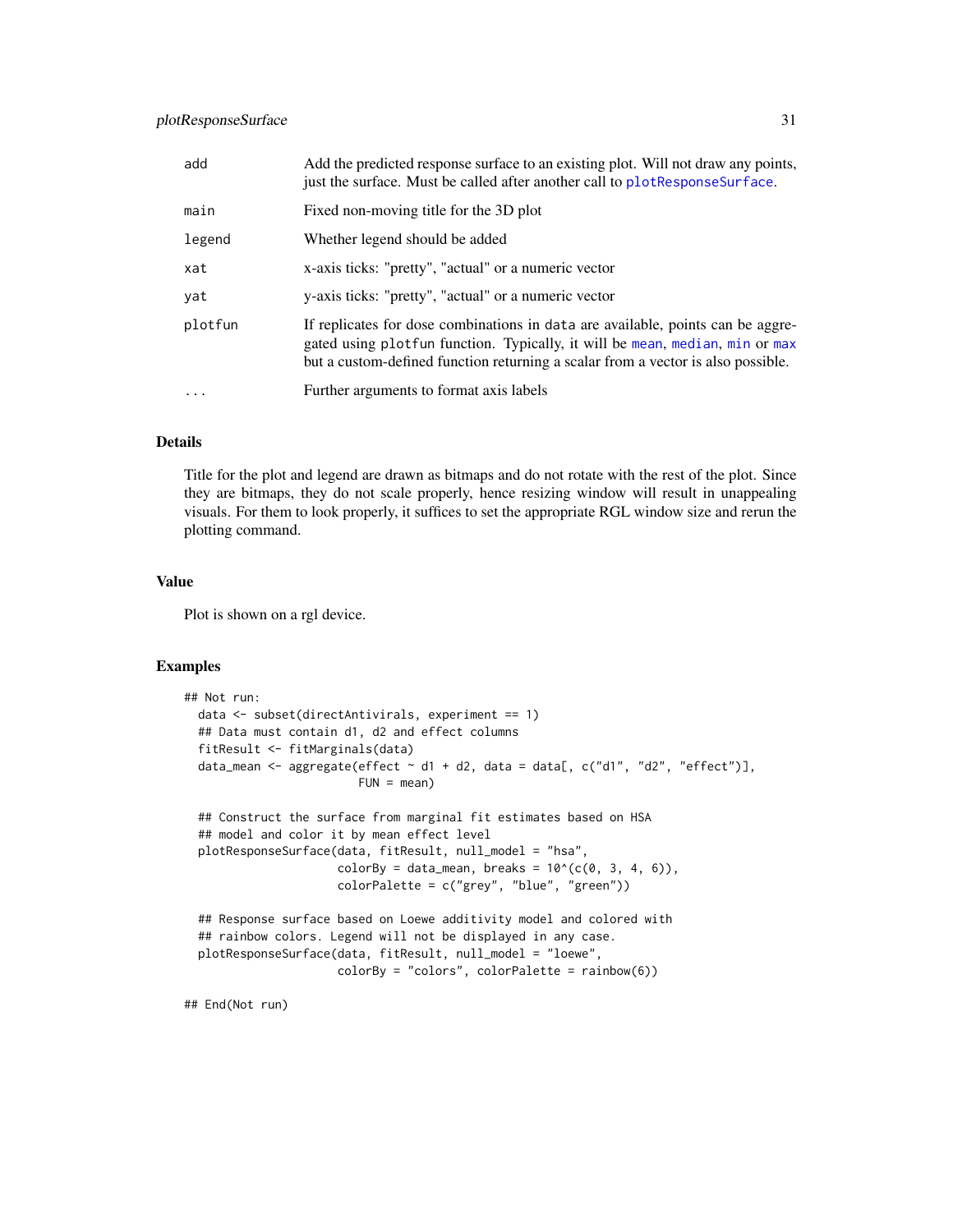<span id="page-31-0"></span>predict.MarginalFit *Predict values on the dose-response curve*

### Description

Predict values on the dose-response curve

### Usage

```
## S3 method for class 'MarginalFit'
predict(object, newdata, ...)
```
#### Arguments

| object  | Output of fitMarginals function                                                                                                                                                                                                                                      |
|---------|----------------------------------------------------------------------------------------------------------------------------------------------------------------------------------------------------------------------------------------------------------------------|
| newdata | An optional data frame in which to look for d1 and d2 variables with which<br>to predict. If omitted, the fitted values are used. Doses that are passed to this<br>function must correspond to marginal data, <i>i.e.</i> at least one of the doses must be<br>zero. |
| .       | Further arguments                                                                                                                                                                                                                                                    |
|         |                                                                                                                                                                                                                                                                      |

<span id="page-31-1"></span>predictOffAxis *Compute off-axis predictions*

### Description

Given a dataframe with dose-response data, this function uses coefficient estimates from the marginal (on-axis) monotherapy model to compute the expected values of response at off-axis dose combinations using a provided null model.

#### Usage

```
predictOffAxis(data, fitResult, transforms = fitResult$transforms,
 null_model = c("loewe", "hsa", "bliss"), ...)
```

| data      | Dose-response dataframe.                                                                                                                                                                                                                                                                                                                                                                                      |
|-----------|---------------------------------------------------------------------------------------------------------------------------------------------------------------------------------------------------------------------------------------------------------------------------------------------------------------------------------------------------------------------------------------------------------------|
| fitResult | Monotherapy (on-axis) model fit, e.g. produced by fit Marginals. It has to be a<br>"MarginalFit" object or a list containing df, sigma, coef, shared_asymptote<br>and method elements for, respectively, marginal model degrees of freedom,<br>residual standard deviation, named vector of coefficient estimates, logical value<br>of whether shared asymptote is imposed and method for estimating marginal |
|           | models during bootstrapping (see fitMarginals). If biological and power trans-<br>formations were used in marginal model estimation, fitResult should contain<br>transforms elements with these transformations. Alternatively, these can also<br>be specified via transforms argument.                                                                                                                       |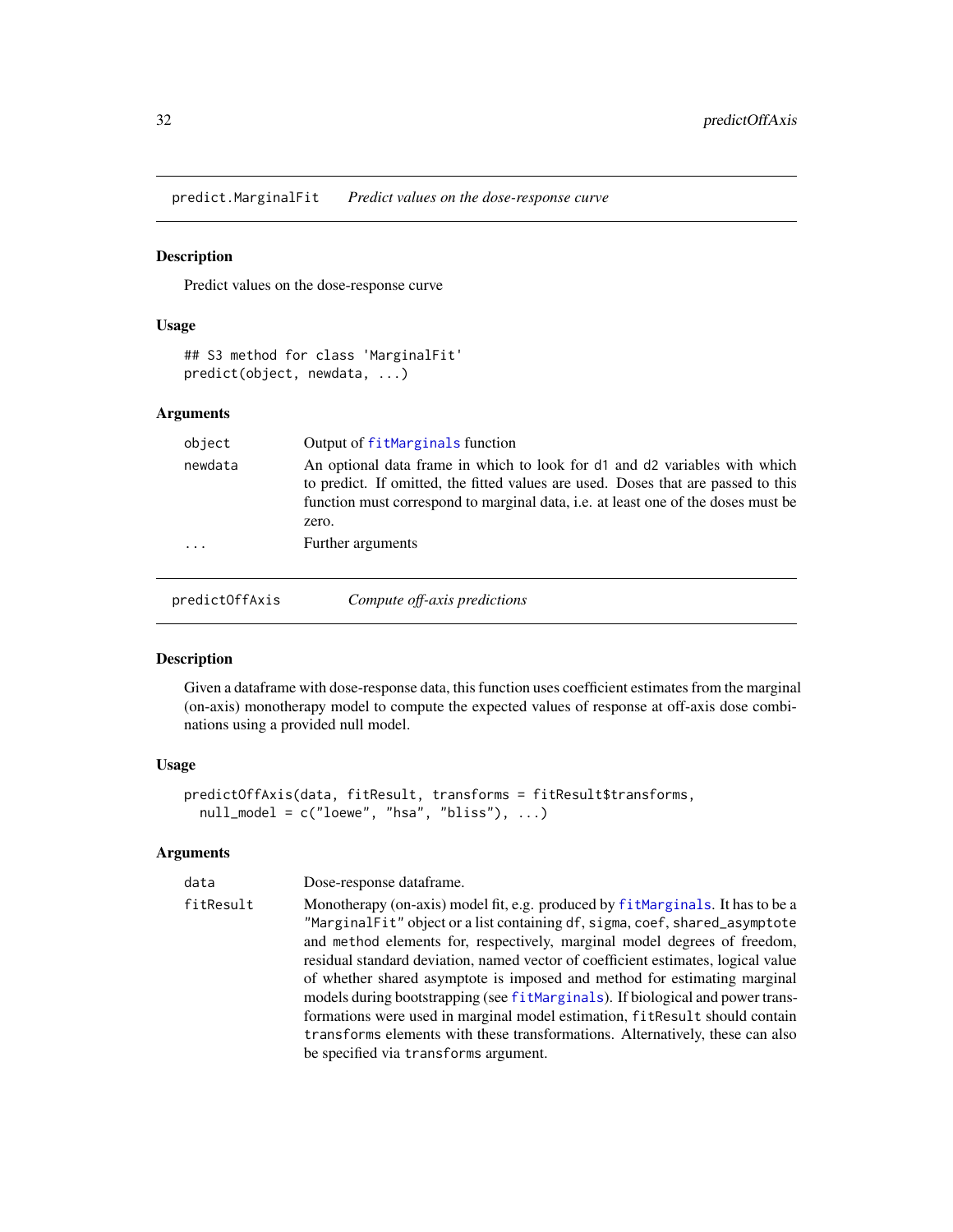<span id="page-32-0"></span>

| transforms | Transformation functions. If non-null, transforms is a list containing 5 el-<br>ements, namely biological and power transformations along with their inverse<br>functions and composite Args which is a list with argument values shared across<br>the 4 functions. See vignette for more information. |
|------------|--------------------------------------------------------------------------------------------------------------------------------------------------------------------------------------------------------------------------------------------------------------------------------------------------------|
| null_model | Specified null model for the expected response surface. Currently, allowed op-<br>tions are "loewe" for generalized Loewe model, and "hsa" for Highest Single<br>Agent model.                                                                                                                          |
| $\ddotsc$  | Further arguments that are currently unused                                                                                                                                                                                                                                                            |

#### Value

This functions returns a list with 3 elements.

"offaxisZTable" is a dataframe containing dose levels, observed effects and effects predicted according to the specified null model. This dataframe also contains replicates, if there are any.

"predSurface" are the predicted effects (without replicates) according to the specified null model. These effects are arranged in a matrix form so that each direction of the matrix rightward or downward corresponds to increasing dose of one of the compounds.

"occupancy" contains occupancy levels at each dose combination as (always) computed by generalized Loewe model.

### Examples

```
data <- subset(directAntivirals, experiment == 1)
## Data must contain d1, d2 and effect columns
transforms <- getTransformations(data)
fitResult <- fitMarginals(data, transforms)
predictOffAxis(data, fitResult, null_model = "hsa")
```
print.summary.MarginalFit

*Print method for summary of* MarginalFit *object*

#### Description

Print method for summary of MarginalFit object

#### Usage

## S3 method for class 'summary.MarginalFit'  $print(x, \ldots)$ 

| X        | Summary of MarginalFit object |
|----------|-------------------------------|
| $\cdots$ | Further arguments             |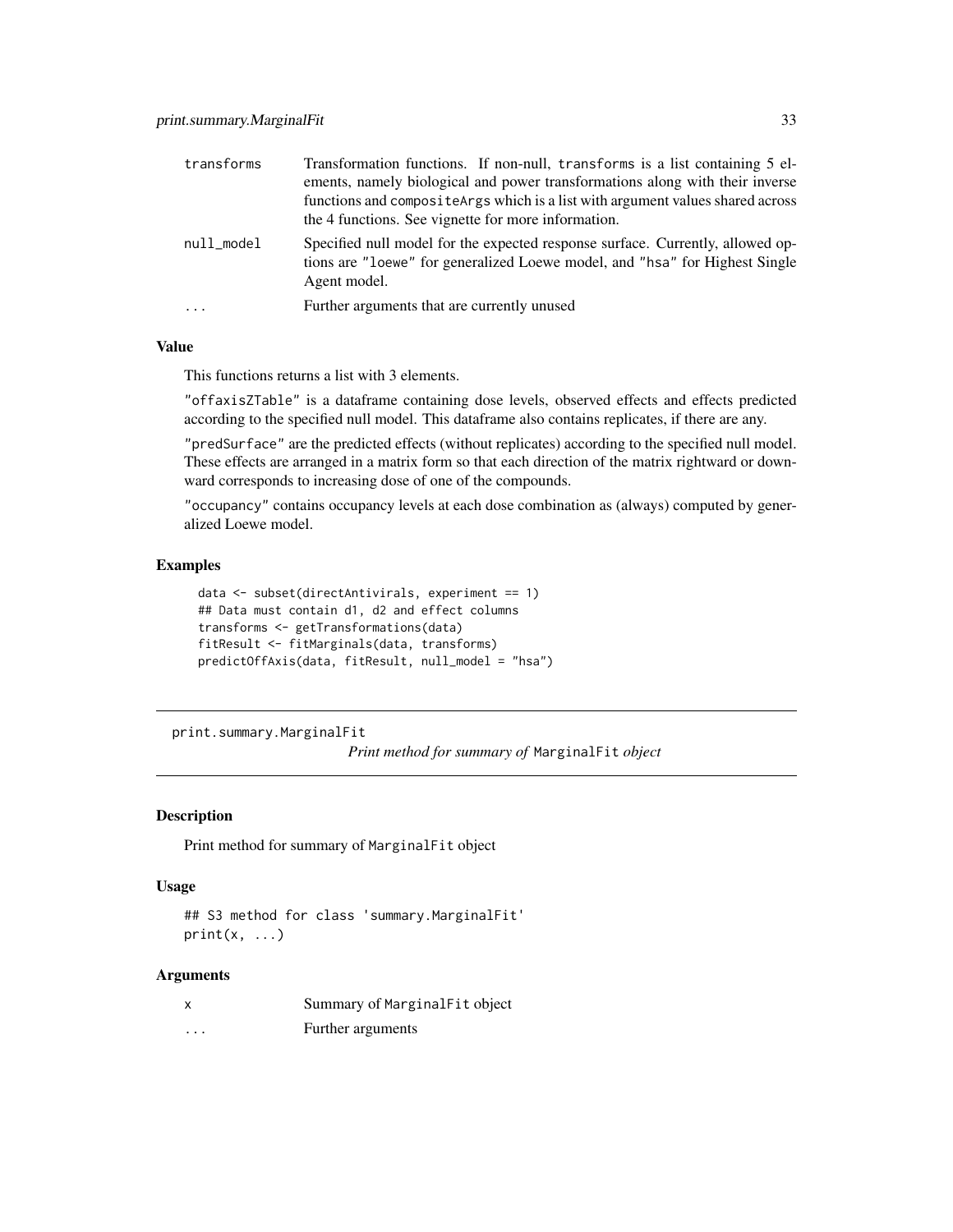<span id="page-33-0"></span>print.summary.maxR *Print summary of maxR object*

### Description

Print summary of maxR object

### Usage

```
## S3 method for class 'summary.maxR'
print(x, \ldots)
```
### Arguments

| X                       | Summary of "maxR" object |
|-------------------------|--------------------------|
| $\cdot$ $\cdot$ $\cdot$ | Further arguments        |

print.summary.meanR *Print summary of meanR object*

### Description

Print summary of meanR object

### Usage

```
## S3 method for class 'summary.meanR'
print(x, \ldots)
```

| X        | Summary of mean R object |
|----------|--------------------------|
| $\cdots$ | Further arguments        |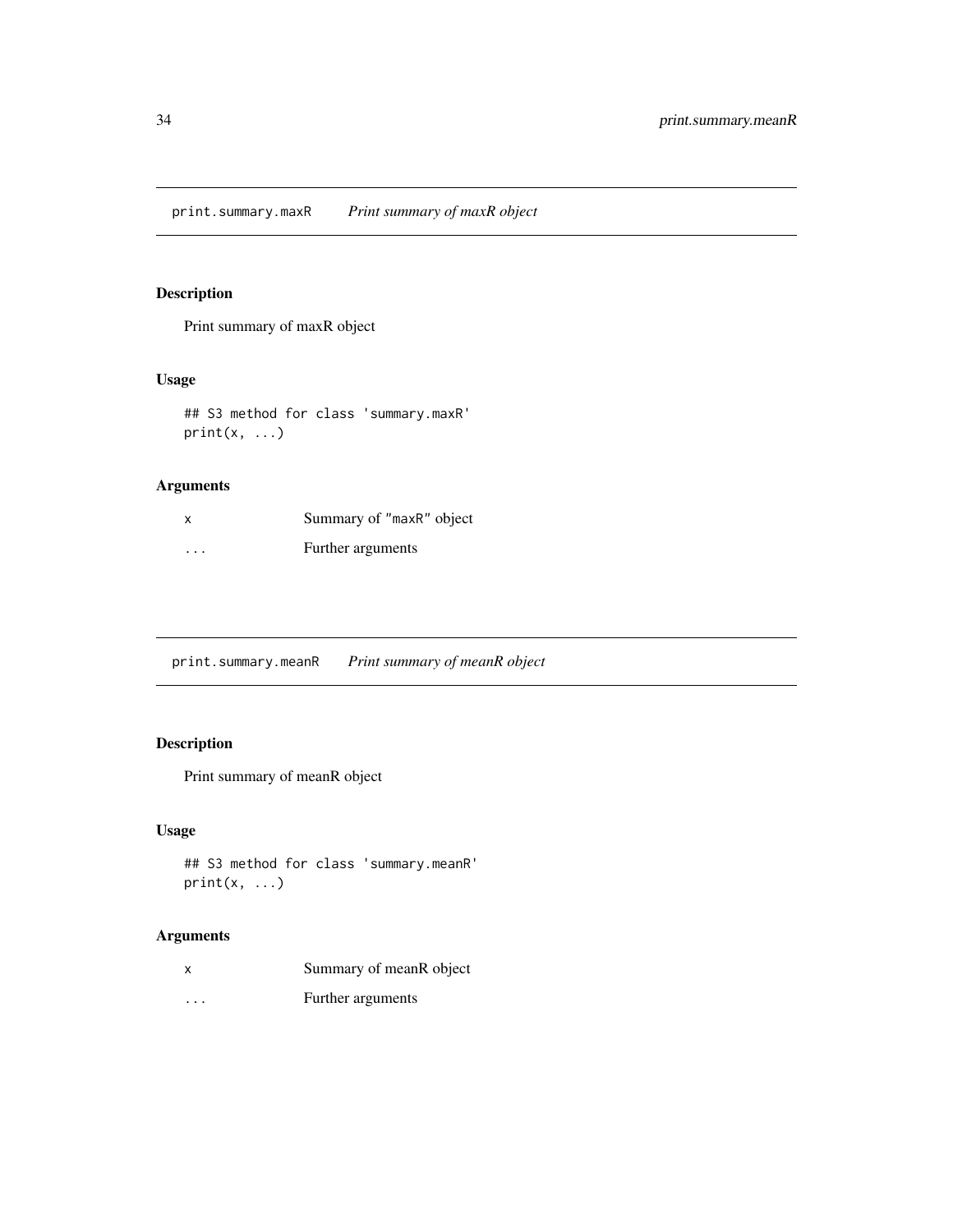<span id="page-34-0"></span>print.summary.ResponseSurface

*Print method for the summary function of* ResponseSurface *object*

### Description

Print method for the summary function of ResponseSurface object

#### Usage

```
## S3 method for class 'summary.ResponseSurface'
print(x, \ldots)
```
### Arguments

|          | Summary of ResponseSurface object |
|----------|-----------------------------------|
| $\cdots$ | Further parameters                |

residuals.MarginalFit *Residuals from marginal model estimation*

### Description

Residuals from marginal model estimation

#### Usage

```
## S3 method for class 'MarginalFit'
residuals(object, ...)
```

| object                  | Output of fitMarginals function |
|-------------------------|---------------------------------|
| $\cdot$ $\cdot$ $\cdot$ | Further arguments               |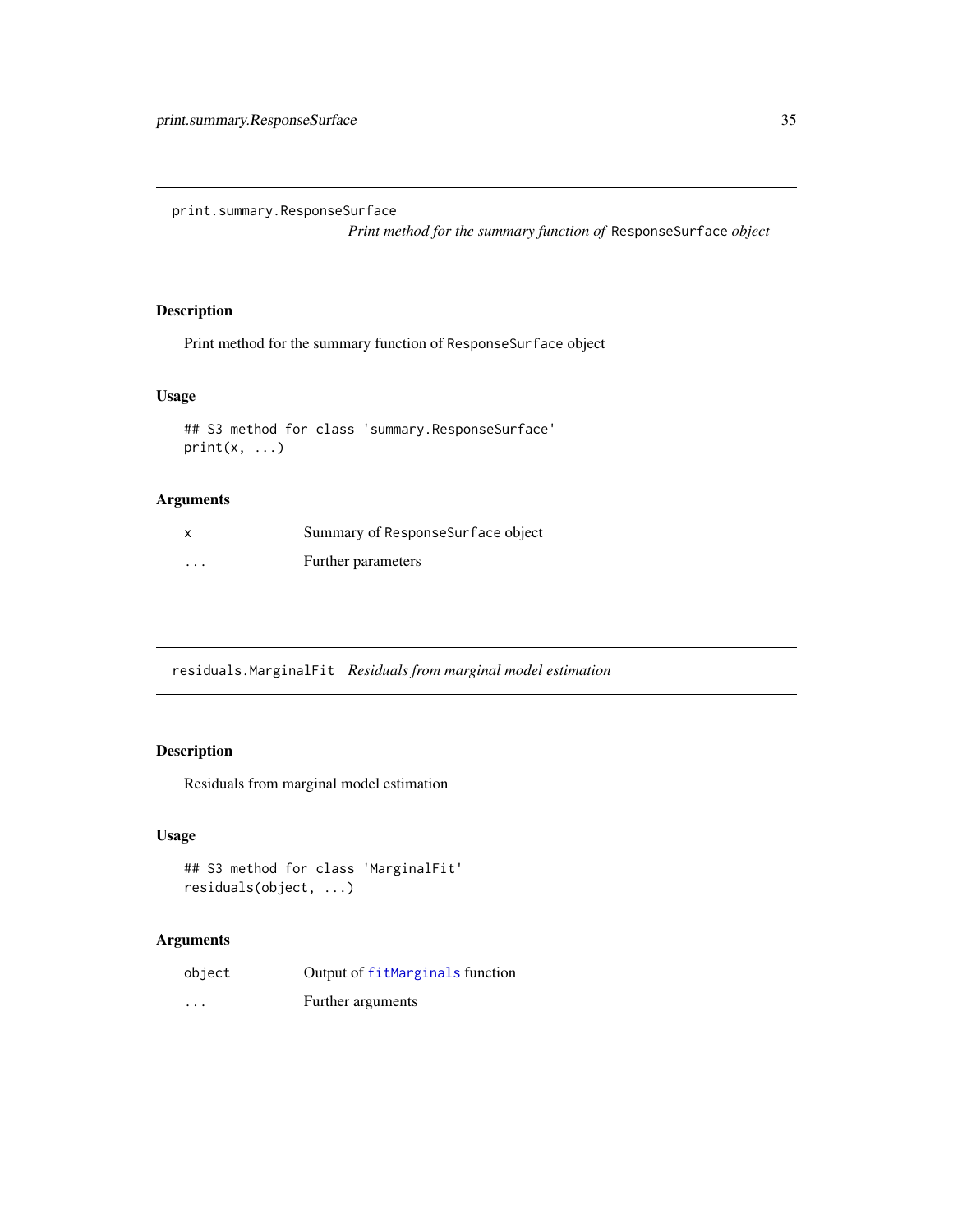<span id="page-35-0"></span>

### Description

Run the BIGL application for demonstrating response surfaces

#### Usage

runBIGL(...)

### Arguments

... Pass parameters to [runApp](#page-0-0)

### Examples

## Not run: runBIGL()

## End(Not run)

<span id="page-35-1"></span>simulateNull *Simulate data from a given null model and monotherapy coefficients* 

### Description

Simulate data from a given null model and monotherapy coefficients

### Usage

```
simulateNull(data, fitResult, transforms = fitResult$transforms,
 null_model = c("loewe", "hsa", "bliss"), ...
```

| data      | Dose-response dataframe.                                                                                                                                                                                                                                                                                                                                                                                                                                                                                                                                                                                                                                                                                 |
|-----------|----------------------------------------------------------------------------------------------------------------------------------------------------------------------------------------------------------------------------------------------------------------------------------------------------------------------------------------------------------------------------------------------------------------------------------------------------------------------------------------------------------------------------------------------------------------------------------------------------------------------------------------------------------------------------------------------------------|
| fitResult | Monotherapy (on-axis) model fit, e.g. produced by fit Marginals. It has to be a<br>"MarginalFit" object or a list containing df, sigma, coef, shared_asymptote<br>and method elements for, respectively, marginal model degrees of freedom,<br>residual standard deviation, named vector of coefficient estimates, logical value<br>of whether shared asymptote is imposed and method for estimating marginal<br>models during bootstrapping (see fitMarginals). If biological and power trans-<br>formations were used in marginal model estimation, fitResult should contain<br>transforms elements with these transformations. Alternatively, these can also<br>be specified via transforms argument. |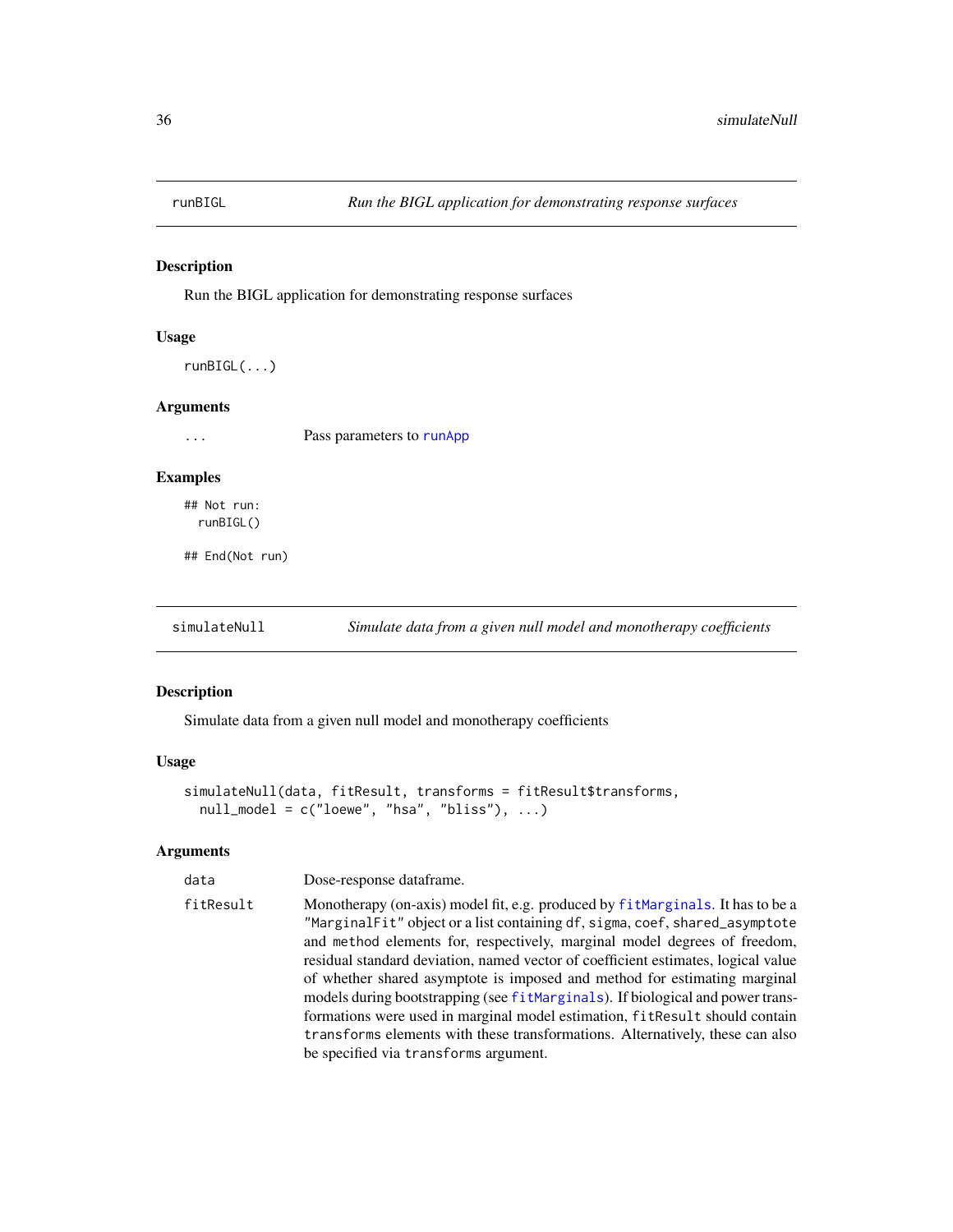<span id="page-36-0"></span>

| transforms | Transformation functions. If non-null, transforms is a list containing 5 el-<br>ements, namely biological and power transformations along with their inverse<br>functions and composite Args which is a list with argument values shared across<br>the 4 functions. See vignette for more information. |
|------------|--------------------------------------------------------------------------------------------------------------------------------------------------------------------------------------------------------------------------------------------------------------------------------------------------------|
| null_model | Specified null model for the expected response surface. Currently, allowed op-<br>tions are "loewe" for generalized Loewe model, and "hsa" for Highest Single<br>Agent model.                                                                                                                          |
| $\ddotsc$  | Further parameters that will be passed to generate Data                                                                                                                                                                                                                                                |

### Value

List with data element containing simulated data and fitResult element containing marginal fit on the simulated data.

### Examples

```
data <- subset(directAntivirals, experiment == 1)
## Data must contain d1, d2 and effect columns
fitResult <- fitMarginals(data)
simulateNull(data, fitResult, null_model = "hsa")
```
summary.MarginalFit *Summary of* MarginalFit *object*

### Description

Summary of MarginalFit object

#### Usage

```
## S3 method for class 'MarginalFit'
summary(object, ...)
```

| object                  | Output of fitMarginals function |
|-------------------------|---------------------------------|
| $\cdot$ $\cdot$ $\cdot$ | Further arguments               |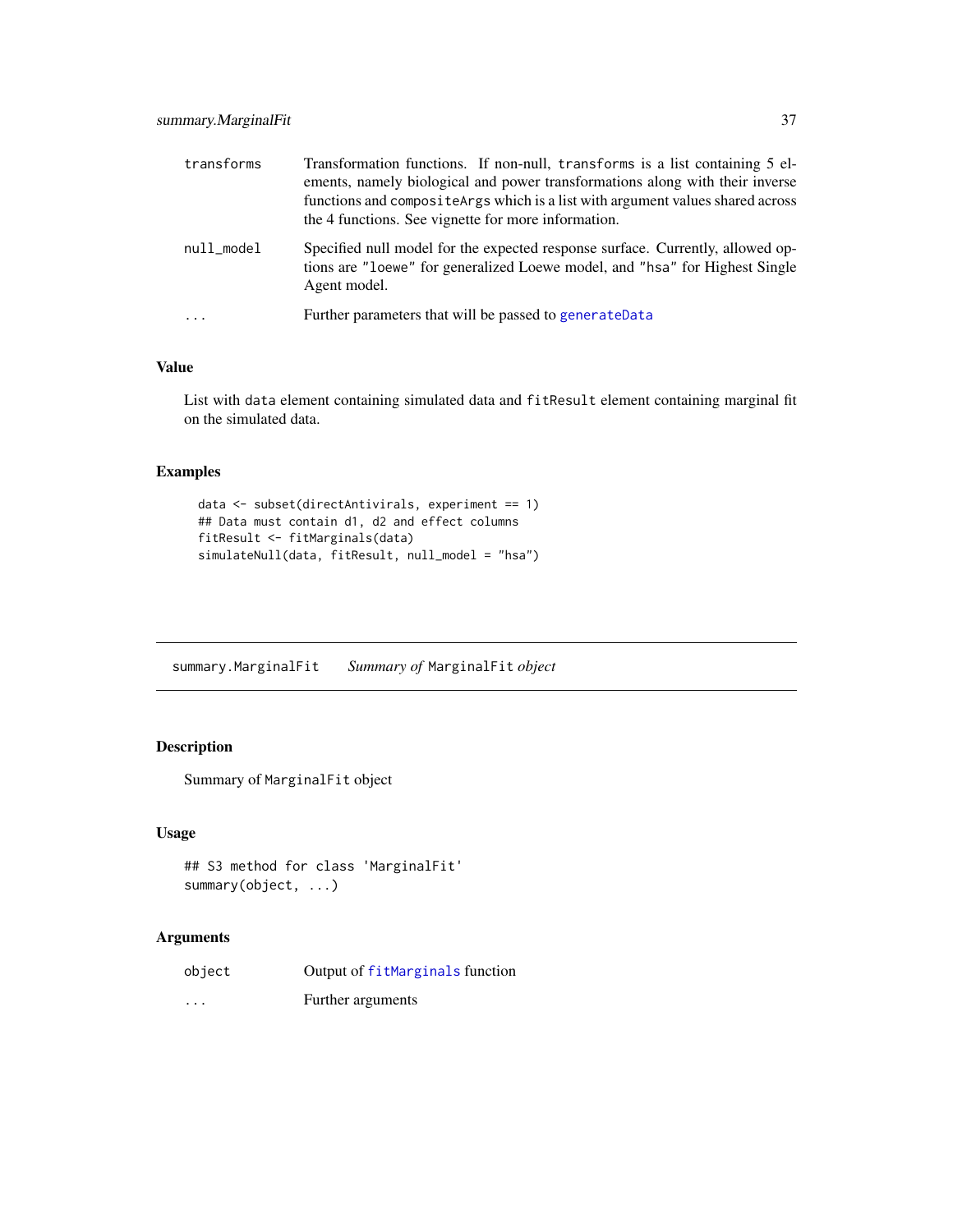<span id="page-37-0"></span>

### Description

Summary of maxR object

### Usage

## S3 method for class 'maxR' summary(object, ...)

### Arguments

| object   | Object of "maxR" class |
|----------|------------------------|
| $\cdots$ | Further arguments      |

summary.meanR *Summary of meanR object*

### Description

Summary of meanR object

### Usage

```
## S3 method for class 'meanR'
summary(object, ...)
```

| object  | Output from meanR |
|---------|-------------------|
| $\cdot$ | Further arguments |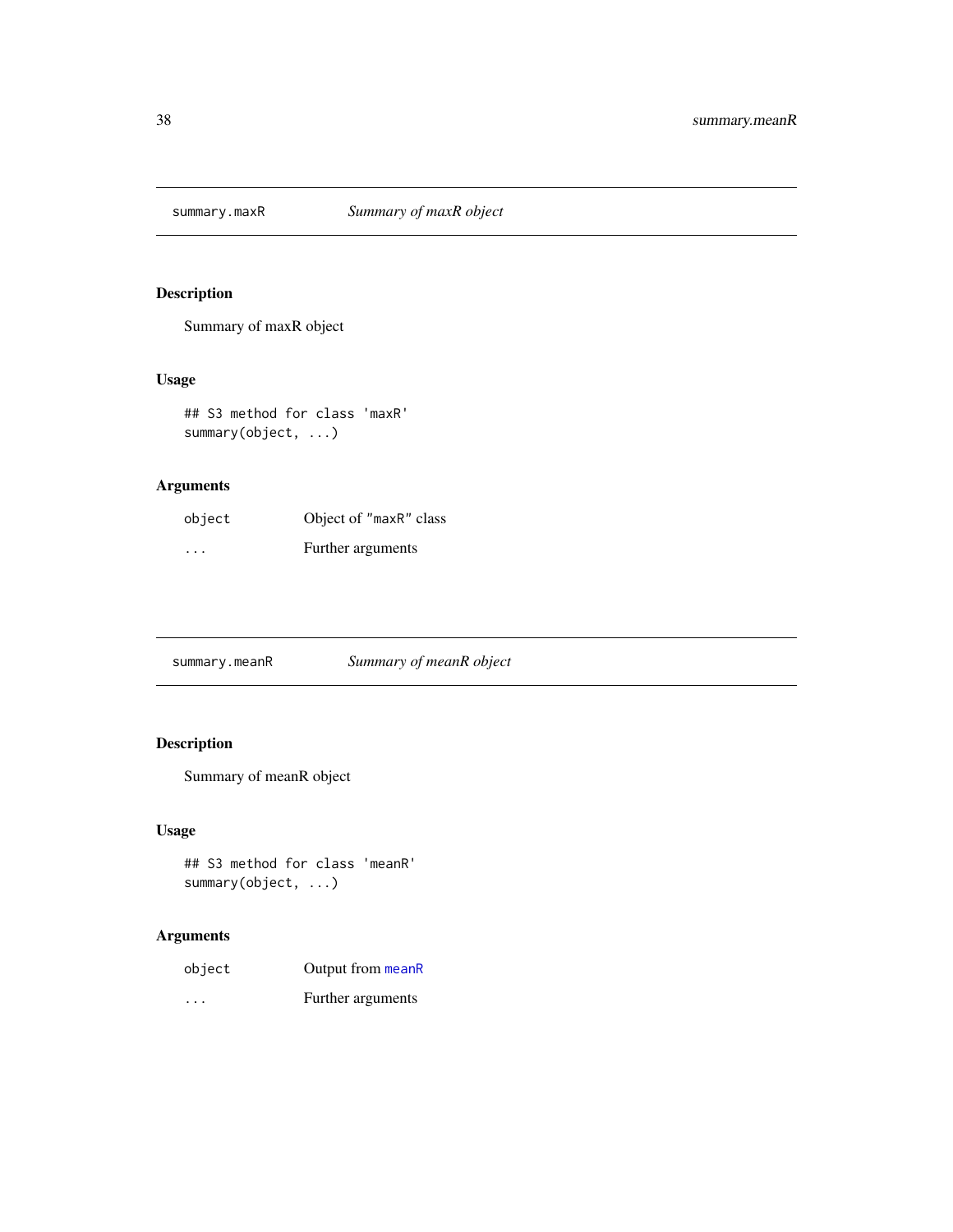<span id="page-38-0"></span>summary.ResponseSurface

*Summary of* ResponseSurface *object*

### Description

Summary of ResponseSurface object

### Usage

## S3 method for class 'ResponseSurface' summary(object, ...)

### Arguments

| object   | Output of fitSurface |
|----------|----------------------|
| $\cdots$ | Further parameters   |

vcov.MarginalFit *Estimate of coefficient variance-covariance matrix*

#### Description

Estimate of coefficient variance-covariance matrix

### Usage

```
## S3 method for class 'MarginalFit'
vcov(object, ...)
```

| object   | Output of fitMarginals function |
|----------|---------------------------------|
| $\cdots$ | Further arguments               |